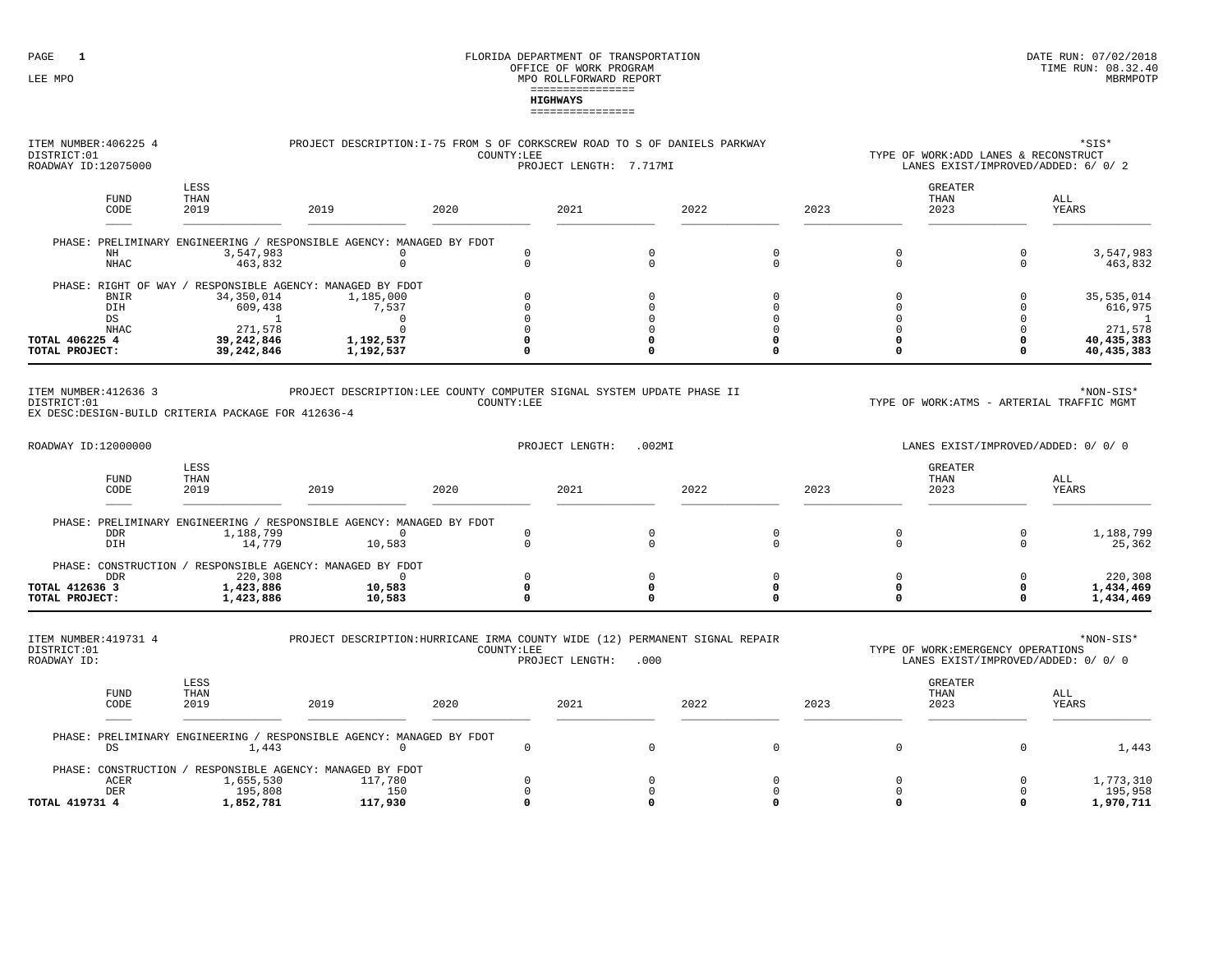#### FLORIDA DEPARTMENT OF TRANSPORTATION BERE ENDING THE RUN: 07/02/2018 DATE RUN: 07/02/2018 OFFICE OF WORK PROGRAM LEE MPO  $\,$  MPO ROLLFORWARD REPORT  $\,$ ================**HIGHWAYS**================

| ITEM NUMBER: 419731 5<br>DISTRICT:01<br>ROADWAY ID:         |                      |                                                                      | PROJECT DESCRIPTION: HURRICANE IRMA COUNTY WIDE (12) LIGHTING REPAIRS<br>COUNTY:LEE | PROJECT LENGTH:<br>.000 |      |          | TYPE OF WORK: EMERGENCY OPERATIONS<br>LANES EXIST/IMPROVED/ADDED: 0/ 0/ 0   | *NON-SIS*    |
|-------------------------------------------------------------|----------------------|----------------------------------------------------------------------|-------------------------------------------------------------------------------------|-------------------------|------|----------|-----------------------------------------------------------------------------|--------------|
| FUND<br>CODE                                                | LESS<br>THAN<br>2019 | 2019                                                                 | 2020                                                                                | 2021                    | 2022 | 2023     | GREATER<br>THAN<br>2023                                                     | ALL<br>YEARS |
| DS                                                          | 300                  | PHASE: PRELIMINARY ENGINEERING / RESPONSIBLE AGENCY: MANAGED BY FDOT |                                                                                     |                         |      |          | $\Omega$                                                                    | 300          |
| PHASE: RAILROAD & UTILITIES /<br><b>DER</b>                 | 9,525                | RESPONSIBLE AGENCY: MANAGED BY FDOT                                  |                                                                                     |                         |      | $\Omega$ | $\Omega$                                                                    | 9,525        |
| PHASE: CONSTRUCTION                                         |                      | RESPONSIBLE AGENCY: MANAGED BY FDOT                                  |                                                                                     |                         |      |          |                                                                             |              |
| ACER                                                        | 21,312               | 142,078                                                              |                                                                                     |                         |      |          |                                                                             | 163,390      |
| <b>DER</b>                                                  | 59,021               | 25,522                                                               |                                                                                     |                         |      |          |                                                                             | 84,543       |
| <b>TOTAL 419731 5</b>                                       | 90,158               | 167,600                                                              |                                                                                     |                         |      |          |                                                                             | 257,758      |
| TOTAL PROJECT:                                              | 1,942,939            | 285,530                                                              |                                                                                     |                         |      |          |                                                                             | 2,228,469    |
| ITEM NUMBER: 425841 1<br>DISTRICT:01<br>ROADWAY ID:12070000 |                      |                                                                      | PROJECT DESCRIPTION: SR 82 FROM CR 884 (LEE BLVD) TO SHAWNEE ROAD<br>COUNTY:LEE     | PROJECT LENGTH: 4.462MI |      |          | TYPE OF WORK:ADD LANES & RECONSTRUCT<br>LANES EXIST/IMPROVED/ADDED: 2/ 2/ 4 | $*$ SIS $*$  |

| DISTRICT:01<br>ROADWAY ID:12070000 |                     |                                                               |                                     | COUNTY:LEE | PROJECT LENGTH: 4.462MI |          |          | TYPE OF WORK:ADD LANES & RECONSTRUCT<br>LANES EXIST/IMPROVED/ADDED: 2/ 2/ 4 |              |
|------------------------------------|---------------------|---------------------------------------------------------------|-------------------------------------|------------|-------------------------|----------|----------|-----------------------------------------------------------------------------|--------------|
|                                    | <b>FUND</b><br>CODE | LESS<br>THAN<br>2019                                          | 2019                                | 2020       | 2021                    | 2022     | 2023     | <b>GREATER</b><br>THAN<br>2023                                              | ALL<br>YEARS |
| PHASE:                             |                     | PRELIMINARY ENGINEERING / RESPONSIBLE AGENCY: MANAGED BY FDOT |                                     |            |                         |          |          |                                                                             |              |
|                                    | DIH                 | 227,694                                                       | 3,043                               |            |                         |          |          |                                                                             | 230,737      |
|                                    | DS                  | 38,786                                                        |                                     |            |                         |          |          |                                                                             | 38,786       |
|                                    | ${\rm EB}$          | 2,635,126                                                     |                                     |            |                         |          |          |                                                                             | 2,635,126    |
|                                    | SU                  | 3,048,323                                                     |                                     |            |                         |          |          |                                                                             | 3,048,323    |
| PHASE:                             | RIGHT OF WAY        |                                                               | RESPONSIBLE AGENCY: MANAGED BY FDOT |            |                         |          |          |                                                                             |              |
|                                    | ACSU                | 107                                                           |                                     |            |                         |          |          |                                                                             | 107          |
|                                    | <b>BNDS</b>         | 1,647,799                                                     |                                     |            |                         |          |          |                                                                             | 1,647,799    |
|                                    | <b>BNIR</b>         | 2,726,046                                                     |                                     |            |                         |          |          |                                                                             | 2,726,046    |
|                                    | $_{\rm DS}$         | 572                                                           |                                     |            |                         |          |          |                                                                             | 572          |
|                                    | SU                  | 4,054,398                                                     |                                     |            |                         |          |          |                                                                             | 4,054,400    |
| PHASE:                             |                     | RAILROAD & UTILITIES                                          | RESPONSIBLE AGENCY: MANAGED BY FDOT |            |                         |          |          |                                                                             |              |
|                                    | <b>DDR</b>          | 276,989                                                       | $\overline{0}$                      |            |                         |          |          |                                                                             | 276,989      |
|                                    | LF                  | 2, 418, 128                                                   | 241,813                             |            |                         |          | $\Omega$ | $\Omega$                                                                    | 2,659,941    |
| PHASE:                             | CONSTRUCTION        |                                                               | RESPONSIBLE AGENCY: MANAGED BY FDOT |            |                         |          |          |                                                                             |              |
|                                    | DI                  | 15,077,269                                                    | $\Omega$                            |            |                         |          |          |                                                                             | 15,077,269   |
|                                    | DIH                 | 114,338                                                       | 46,864                              |            |                         |          |          |                                                                             | 161,202      |
|                                    | $_{\rm DS}$         | 280,527                                                       |                                     |            |                         |          |          |                                                                             | 280,527      |
|                                    | LF                  | 48,363                                                        |                                     |            |                         |          |          |                                                                             | 48,363       |
|                                    | SIWR                | 41, 227, 903                                                  |                                     |            |                         |          |          |                                                                             | 41, 227, 903 |
| PHASE:                             | CONTRACT INCENTIVES |                                                               | RESPONSIBLE AGENCY: MANAGED BY FDOT |            |                         |          |          |                                                                             |              |
|                                    | DI                  | $\Omega$                                                      | $\Omega$                            | $\Omega$   | 2,500,000               | $\Omega$ | $\Omega$ | 0                                                                           | 2,500,000    |
| PHASE:                             | ENVIRONMENTAL       |                                                               | RESPONSIBLE AGENCY: MANAGED BY FDOT |            |                         |          |          |                                                                             |              |
|                                    | DDR                 | 100,000                                                       |                                     |            |                         |          |          |                                                                             | 100,000      |
| TOTAL 425841 1                     |                     | 73,922,368                                                    | 291,722                             |            | 2,500,000               |          |          |                                                                             | 76,714,090   |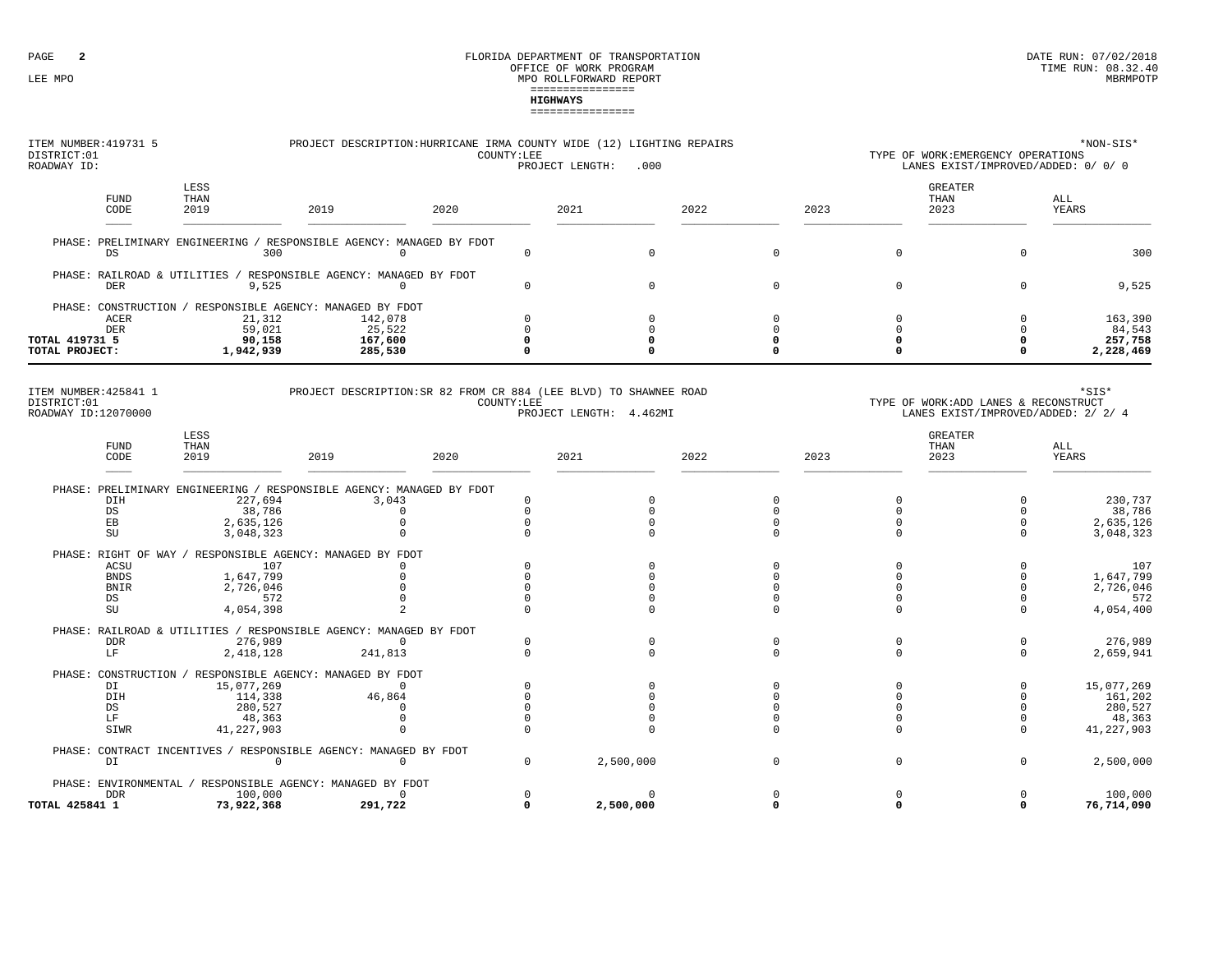#### FLORIDA DEPARTMENT OF TRANSPORTATION BERE ENDING THE RUN: 07/02/2018 DATE RUN: 07/02/2018 OFFICE OF WORK PROGRAM LEE MPO  $\,$  MPO ROLLFORWARD REPORT  $\,$ ================**HIGHWAYS**================

| ITEM NUMBER: 425841 2<br>DISTRICT:01<br>ROADWAY ID:12070000 |                        | PROJECT DESCRIPTION: SR 82 FROM SHAWNEE ROAD TO ALABAMA ROAD S                   |      | COUNTY:LEE                 | PROJECT LENGTH: 3.417MI |                         |                            | TYPE OF WORK:ADD LANES & RECONSTRUCT<br>LANES EXIST/IMPROVED/ADDED: 2/ 2/ 4 | *SIS*                 |
|-------------------------------------------------------------|------------------------|----------------------------------------------------------------------------------|------|----------------------------|-------------------------|-------------------------|----------------------------|-----------------------------------------------------------------------------|-----------------------|
| <b>FUND</b><br>CODE                                         | LESS<br>THAN<br>2019   | 2019                                                                             | 2020 |                            | 2021                    | 2022                    | 2023                       | <b>GREATER</b><br>THAN<br>2023                                              | ALL<br>YEARS          |
|                                                             |                        | PHASE: PRELIMINARY ENGINEERING / RESPONSIBLE AGENCY: MANAGED BY FDOT             |      |                            |                         |                         |                            |                                                                             |                       |
| D<br>${\tt DDR}$                                            | 504<br>2,521,379       | $\mathbf 0$<br>$\circ$                                                           |      | $\Omega$<br>$\mathsf 0$    | $\Omega$<br>$\Omega$    | $\Omega$<br>$\Omega$    | $\Omega$<br>$\mathbf 0$    | $\Omega$<br>$\Omega$                                                        | 504<br>2,521,379      |
| DIH                                                         | 137,700                | 544                                                                              |      | $\mathbf 0$                | $\mathbf 0$             | 0                       | 0                          | $\mathbf 0$                                                                 | 138,244               |
| DS                                                          | 1,052,430              | $\mathbf{0}$                                                                     |      | $\mathbf 0$                | $\Omega$                | $\Omega$                | $\mathbf 0$                | $\Omega$                                                                    | 1,052,430             |
|                                                             |                        | PHASE: RIGHT OF WAY / RESPONSIBLE AGENCY: MANAGED BY FDOT                        |      |                            |                         |                         |                            |                                                                             |                       |
| <b>DDR</b>                                                  | 72,862                 | $\Omega$                                                                         |      | $\mathbf 0$                | $\Omega$                | $\Omega$                | $\mathbf 0$                | $\Omega$                                                                    | 72,862                |
| DI                                                          | 65,365                 | $\mathbf{0}$                                                                     |      | 0                          | $\Omega$                | $\mathbf 0$             | $\mathbf 0$                | $\mathbf 0$                                                                 | 65,365                |
| DIH<br>DS                                                   | 48,389<br>34,292       | $\mathbf{0}$<br>$\mathbf 0$                                                      |      | $\mathsf 0$<br>$\mathbf 0$ | $\Omega$<br>$\Omega$    | $\Omega$<br>$\Omega$    | $\mathbf 0$<br>$^{\circ}$  | $\Omega$<br>$\mathbf 0$                                                     | 48,389<br>34,292      |
|                                                             |                        |                                                                                  |      |                            |                         |                         |                            |                                                                             |                       |
|                                                             |                        | PHASE: RAILROAD & UTILITIES / RESPONSIBLE AGENCY: MANAGED BY FDOT                |      |                            |                         |                         |                            |                                                                             |                       |
| LF<br>SIB1                                                  | $\circ$<br>$\mathbf 0$ | 300,000<br>830,000                                                               |      | $\mathbf 0$<br>$\mathsf 0$ | $\Omega$<br>$\Omega$    | $\mathbf 0$<br>$\Omega$ | $\mathbf 0$<br>$\mathbf 0$ | $\mathbf 0$<br>$\Omega$                                                     | 300,000<br>830,000    |
|                                                             |                        |                                                                                  |      |                            |                         |                         |                            |                                                                             |                       |
|                                                             |                        | PHASE: CONSTRUCTION / RESPONSIBLE AGENCY: MANAGED BY FDOT                        |      |                            |                         |                         |                            |                                                                             |                       |
| DIH                                                         | $\circ$                | 51,400                                                                           |      | $\mathbf 0$                | $\mathbf 0$             | $\mathbf 0$             | $\mathbf 0$                | $\mathbf 0$                                                                 | 51,400                |
| DS<br>SIB1                                                  | 2,547<br>$\mathbf 0$   | $\sim$ 0<br>33,655,978                                                           |      | $\mathbf 0$<br>$\Omega$    | $\circ$<br>$\Omega$     | $\Omega$<br>$\Omega$    | $\mathbf 0$<br>$\Omega$    | $\Omega$<br>$\Omega$                                                        | 2,547<br>33,655,978   |
|                                                             |                        |                                                                                  |      |                            |                         |                         |                            |                                                                             |                       |
|                                                             |                        | PHASE: CONTRACT INCENTIVES / RESPONSIBLE AGENCY: MANAGED BY FDOT                 |      |                            |                         |                         |                            |                                                                             |                       |
| SIB1                                                        | $\circ$                | $\circ$                                                                          |      | $\circ$                    | 1,300,000               | $\mathbf 0$             | 0                          | $\mathbb O$                                                                 | 1,300,000             |
|                                                             |                        | PHASE: ENVIRONMENTAL / RESPONSIBLE AGENCY: MANAGED BY FDOT                       |      |                            |                         |                         |                            |                                                                             |                       |
| <b>DDR</b>                                                  | 19,844                 | 25,000                                                                           |      | $\mathsf 0$                | 20,000                  | 50,000                  | $\mathbf 0$                | $\Omega$                                                                    | 114,844               |
|                                                             |                        | PHASE: REPAYMENTS / RESPONSIBLE AGENCY: MANAGED BY FDOT                          |      |                            |                         |                         |                            |                                                                             |                       |
| <b>DDR</b>                                                  | $\mathbf 0$            | $\mathbf{0}$                                                                     |      | $\mathbb O$                | $\Omega$                | $^{\circ}$              | $\Omega$                   | 2,425,027                                                                   | 2,425,027             |
| DI                                                          | $\mathsf 0$            | 0                                                                                |      | 0                          | $\Omega$                | 575,848                 | 10,415,322                 | 22,369,781                                                                  | 33,360,951            |
| TOTAL 425841 2                                              | 3,955,312              | 34,862,922                                                                       |      | $\mathbf 0$                | 1,320,000               | 625,848                 | 10,415,322                 | 24,794,808                                                                  | 75,974,212            |
| ITEM NUMBER: 425841 3<br>DISTRICT:01<br>ROADWAY ID:12070000 |                        | PROJECT DESCRIPTION: SR 82 FROM ALABAMA ROAD S TO HOMESTEAD ROAD S               |      | COUNTY:LEE                 | PROJECT LENGTH: 3.466MI |                         |                            | TYPE OF WORK:ADD LANES & RECONSTRUCT<br>LANES EXIST/IMPROVED/ADDED: 2/ 0/ 2 | *SIS*                 |
|                                                             |                        |                                                                                  |      |                            |                         |                         |                            |                                                                             |                       |
| <b>FUND</b>                                                 | LESS<br>THAN           |                                                                                  |      |                            |                         |                         |                            | <b>GREATER</b><br>THAN                                                      | ALL                   |
| CODE                                                        | 2019                   | 2019                                                                             | 2020 |                            | 2021                    | 2022                    | 2023                       | 2023                                                                        | YEARS                 |
|                                                             |                        |                                                                                  |      |                            |                         |                         |                            |                                                                             |                       |
|                                                             |                        | PHASE: PRELIMINARY ENGINEERING / RESPONSIBLE AGENCY: MANAGED BY FDOT             |      |                            |                         |                         |                            |                                                                             |                       |
| <b>DDR</b>                                                  | 545,870                | $\mathbf 0$                                                                      |      | $\mathbf 0$                | $\Omega$                | $\Omega$                | 0                          | $\mathbf 0$                                                                 | 545,870               |
| DIH                                                         | 222,151                | 2,462                                                                            |      | $\mathbf 0$                | $\Omega$                | $\Omega$                | $\mathbf 0$                | $\Omega$                                                                    | 224,613               |
| DS                                                          | 3,619,402              | $\mathbf{0}$                                                                     |      | $\mathsf 0$                | $\Omega$                | $\mathbf 0$             | 0                          | $\mathbf 0$                                                                 | 3,619,402             |
|                                                             |                        | PHASE: RIGHT OF WAY / RESPONSIBLE AGENCY: MANAGED BY FDOT                        |      |                            |                         |                         |                            |                                                                             |                       |
| <b>DDR</b>                                                  | 2,484,328              | 1,641,485                                                                        |      | $\mathbb O$                | $\Omega$                | $\mathbf 0$             | $\mathsf 0$                | $\mathbf 0$                                                                 | 4, 125, 813           |
| DIH<br>DS                                                   | 79,395<br>204,690      | 41,337<br>$\circ$                                                                |      | $\mathbf 0$<br>$\mathbf 0$ | $\Omega$<br>$\Omega$    | 0<br>0                  | $\mathbf 0$<br>$\mathbf 0$ | $\mathbf 0$<br>$\Omega$                                                     | 120,732               |
|                                                             |                        |                                                                                  |      |                            |                         |                         |                            |                                                                             | 204,690               |
|                                                             |                        | PHASE: CONSTRUCTION / RESPONSIBLE AGENCY: MANAGED BY FDOT                        |      |                            |                         |                         |                            |                                                                             |                       |
| <b>DDR</b>                                                  | 15,724,706             | $\mathbf{0}$                                                                     |      | $\Omega$                   | $\Omega$                | $\Omega$                | $\mathbf 0$                | $\Omega$                                                                    | 15,724,706            |
| DI<br>DIH                                                   | 15,007,595<br>8,551    | $\circ$<br>91,449                                                                |      | $\mathbb O$<br>$\mathbf 0$ | $\mathbf 0$<br>0        | $\Omega$<br>0           | $\mathbf 0$<br>0           | $\mathbf 0$<br>$\mathbf 0$                                                  | 15,007,595<br>100,000 |
| DS                                                          | 18,397                 | $\mathbf 0$                                                                      |      | $\Omega$                   | $\Omega$                | $\Omega$                | $\mathbf 0$                | $\Omega$                                                                    | 18,397                |
|                                                             |                        |                                                                                  |      |                            |                         |                         |                            |                                                                             |                       |
| DI                                                          | $\mathbf 0$            | PHASE: CONTRACT INCENTIVES / RESPONSIBLE AGENCY: MANAGED BY FDOT<br>$\mathbf{0}$ |      | $\mathbf 0$                | 2,050,000               | $\Omega$                | $\mathbf 0$                | $\mathbf 0$                                                                 | 2,050,000             |
|                                                             |                        |                                                                                  |      |                            |                         |                         |                            |                                                                             |                       |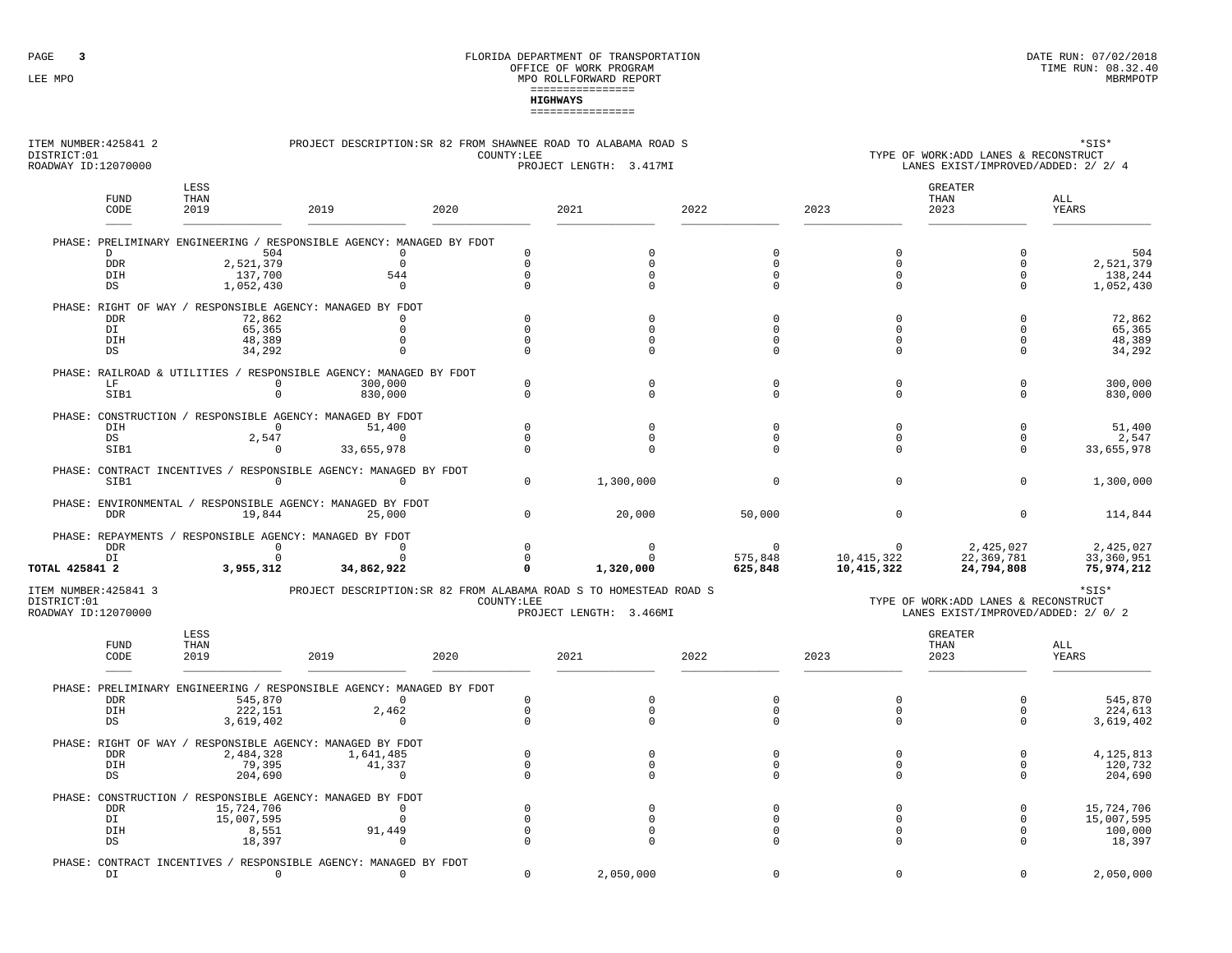#### FLORIDA DEPARTMENT OF TRANSPORTATION **EXECUTE OF TRANSPORTATION** DATE RUN: 07/02/2018 **DATE RUN: 08.32.40** OFFICE OF WORK PROGRAM LEE MPO  $\,$  MPO ROLLFORWARD REPORT  $\,$ ================**HIGHWAYS**

|                                                             |                                                          |                                                                                                                                |            | ================                                                     |                                                                               |                                                                         |                                                                      |                                                                                |                                                          |
|-------------------------------------------------------------|----------------------------------------------------------|--------------------------------------------------------------------------------------------------------------------------------|------------|----------------------------------------------------------------------|-------------------------------------------------------------------------------|-------------------------------------------------------------------------|----------------------------------------------------------------------|--------------------------------------------------------------------------------|----------------------------------------------------------|
| DDR<br>TOTAL 425841 3<br>TOTAL PROJECT:                     | 20,812<br>37,935,897<br>115,813,577                      | PHASE: ENVIRONMENTAL / RESPONSIBLE AGENCY: MANAGED BY FDOT<br>$\mathbf 0$<br>1,776,733<br>36,931,377                           |            | $\Omega$<br>$\mathbf 0$<br>$\mathbf 0$                               | $\mathbf 0$<br>2,050,000<br>5,870,000                                         | $\mathbb O$<br>$\mathbf 0$<br>625,848                                   | $\circ$<br>$\mathbf 0$<br>10,415,322                                 | $\mathbf 0$<br>$\Omega$<br>24,794,808                                          | 20,812<br>41,762,630<br>194,450,932                      |
| ITEM NUMBER: 429823 1<br>DISTRICT:01<br>ROADWAY ID:12020000 |                                                          | PROJECT DESCRIPTION: SR 80 FROM SHORELAND DRIVE TO CR 80 (BUCKINGHAM RD)                                                       | COUNTY:LEE |                                                                      | PROJECT LENGTH: 4.475MI                                                       |                                                                         |                                                                      | TYPE OF WORK:BIKE PATH/TRAIL<br>LANES EXIST/IMPROVED/ADDED: 3/ 3/ 0            | $*$ SIS $*$                                              |
| FUND<br>CODE                                                | LESS<br>THAN<br>2019                                     | 2019                                                                                                                           | 2020       | 2021                                                                 |                                                                               | 2022                                                                    | 2023                                                                 | <b>GREATER</b><br>THAN<br>2023                                                 | ALL<br>YEARS                                             |
| ACSU<br><b>DS</b><br><b>SU</b>                              | 14,646<br>15,946<br>838,252                              | PHASE: PRELIMINARY ENGINEERING / RESPONSIBLE AGENCY: MANAGED BY FDOT<br>5,354<br>$\mathbf 0$<br>$\Omega$                       |            | 0<br>$\mathbf 0$<br>$\Omega$                                         | $\mathsf 0$<br>$\mathbf 0$<br>$\Omega$                                        | $\mathbb O$<br>$\mathbf 0$<br>$\Omega$                                  | $\Omega$<br>$\mathbf 0$<br>$\Omega$                                  | $\mathbf 0$<br>$\mathbf 0$<br>$\mathbf 0$                                      | 20,000<br>15,946<br>838,252                              |
| ACSU<br><b>DDR</b><br><b>DS</b>                             | 19,898<br>$\overline{0}$<br>8,945                        | PHASE: CONSTRUCTION / RESPONSIBLE AGENCY: MANAGED BY FDOT<br>4,670,363<br>62,252<br>$\mathbf 0$                                |            | $\mathbf 0$<br>0<br>$\Omega$                                         | $\mathsf 0$<br>$\mathbf 0$<br>$\Omega$                                        | $^{\circ}$<br>$\Omega$<br>$\Omega$                                      | $\mathbf 0$<br>$\mathbf 0$<br>$\mathbf 0$                            | $\mathbf 0$<br>$\mathbf 0$<br>$\mathbf 0$                                      | 4,690,261<br>62,252<br>8,945                             |
| <b>DDR</b><br>TOTAL 429823 1<br>TOTAL PROJECT:              | 70,000<br>967,687<br>967,687                             | PHASE: ENVIRONMENTAL / RESPONSIBLE AGENCY: MANAGED BY FDOT<br>$^{\circ}$<br>4,737,969<br>4,737,969                             |            | $\Omega$<br>0<br>$\Omega$                                            | $\mathbf 0$<br>$\mathbf 0$<br>$\mathbf 0$                                     | $\mathbf 0$<br>0<br>0                                                   | $\circ$<br>$\mathbf 0$<br>$\mathbf 0$                                | $\mathbf 0$<br>$\mathbf 0$<br>$\mathbf 0$                                      | 70,000<br>5,705,656<br>5,705,656                         |
| ITEM NUMBER: 430887 1<br>DISTRICT:01<br>ROADWAY ID:12040000 |                                                          | PROJECT DESCRIPTION: SR 867 (MCGREGOR BLVD) FROM ROYAL PALM SQ TO CR 884 (COLONIAL)                                            | COUNTY:LEE | PROJECT LENGTH:                                                      | .222MI                                                                        |                                                                         |                                                                      | TYPE OF WORK: SIDEWALK<br>LANES EXIST/IMPROVED/ADDED: 2/ 0/ 0                  | *NON-SIS*                                                |
| <b>FUND</b><br>CODE                                         | LESS<br>THAN<br>2019                                     | 2019                                                                                                                           | 2020       | 2021                                                                 |                                                                               | 2022                                                                    | 2023                                                                 | <b>GREATER</b><br>THAN<br>2023                                                 | ALL<br>YEARS                                             |
| DS<br>SU                                                    | 23,216<br>211,604                                        | PHASE: PRELIMINARY ENGINEERING / RESPONSIBLE AGENCY: MANAGED BY FDOT<br>0<br>2                                                 |            | 0<br>$\mathbf 0$                                                     | $\mathsf 0$<br>$\Omega$                                                       | 0<br>$\cap$                                                             | $\overline{0}$<br>$\Omega$                                           | $\mathbf 0$<br>$\mathbf 0$                                                     | 23,216<br>211,606                                        |
| <b>DDR</b>                                                  | 5,975                                                    | PHASE: RAILROAD & UTILITIES / RESPONSIBLE AGENCY: MANAGED BY FDOT<br>$^{\circ}$                                                |            | $\mathbf 0$                                                          | $\mathbf 0$                                                                   | $\mathbf 0$                                                             | $\mathsf 0$                                                          | $\mathbf 0$                                                                    | 5,975                                                    |
| ACSU<br>DDR<br>DS<br>SU<br>TOTAL 430887 1<br>TOTAL PROJECT: | 43,540<br>25,590<br>227<br>443,680<br>753,832<br>753,832 | PHASE: CONSTRUCTION / RESPONSIBLE AGENCY: MANAGED BY FDOT<br>$\mathbf 0$<br>$\mathbf 0$<br>$\Omega$<br>2,818<br>2,820<br>2,820 |            | $\Omega$<br>$\Omega$<br>$\Omega$<br>$\Omega$<br>$\Omega$<br>$\Omega$ | $\mathbf 0$<br>$\Omega$<br>$\Omega$<br>$\mathbf 0$<br>$\mathbf 0$<br>$\Omega$ | $\mathbf 0$<br>$\Omega$<br>$\Omega$<br>$\Omega$<br>$\Omega$<br>$\Omega$ | $\Omega$<br>$\Omega$<br>$\Omega$<br>$\Omega$<br>$\Omega$<br>$\Omega$ | $\mathbf 0$<br>$\mathbf 0$<br>$^{\circ}$<br>$^{\circ}$<br>$\Omega$<br>$\Omega$ | 43,540<br>25,590<br>227<br>446,498<br>756,652<br>756,652 |
| ITEM NUMBER: 430892 1<br>DISTRICT:01<br>ROADWAY ID:12000141 |                                                          | PROJECT DESCRIPTION: CHIQUITA BLVD FROM SR 78 (PINE ISLAND) NW 4TH ST                                                          | COUNTY:LEE |                                                                      | PROJECT LENGTH: 1.403MI                                                       |                                                                         |                                                                      | TYPE OF WORK: SIDEWALK<br>LANES EXIST/IMPROVED/ADDED: 4/ 0/ 0                  | *NON-SIS*                                                |
| <b>FUND</b><br>CODE                                         | LESS<br>THAN<br>2019                                     | 2019                                                                                                                           | 2020       | 2021                                                                 |                                                                               | 2022                                                                    | 2023                                                                 | <b>GREATER</b><br>THAN<br>2023                                                 | ALL<br>YEARS                                             |

 $75,000$  1,000 0 ACTU0 0 0 0 0 0 0 76,000 PHASE: CONSTRUCTION / RESPONSIBLE AGENCY: MANAGED BY CITY OF CAPE CORAL $265,650$   $1,000$   $0$   $0$   $0$   $0$   $0$   $0$   $0$   $0$   $266,650$ ACTA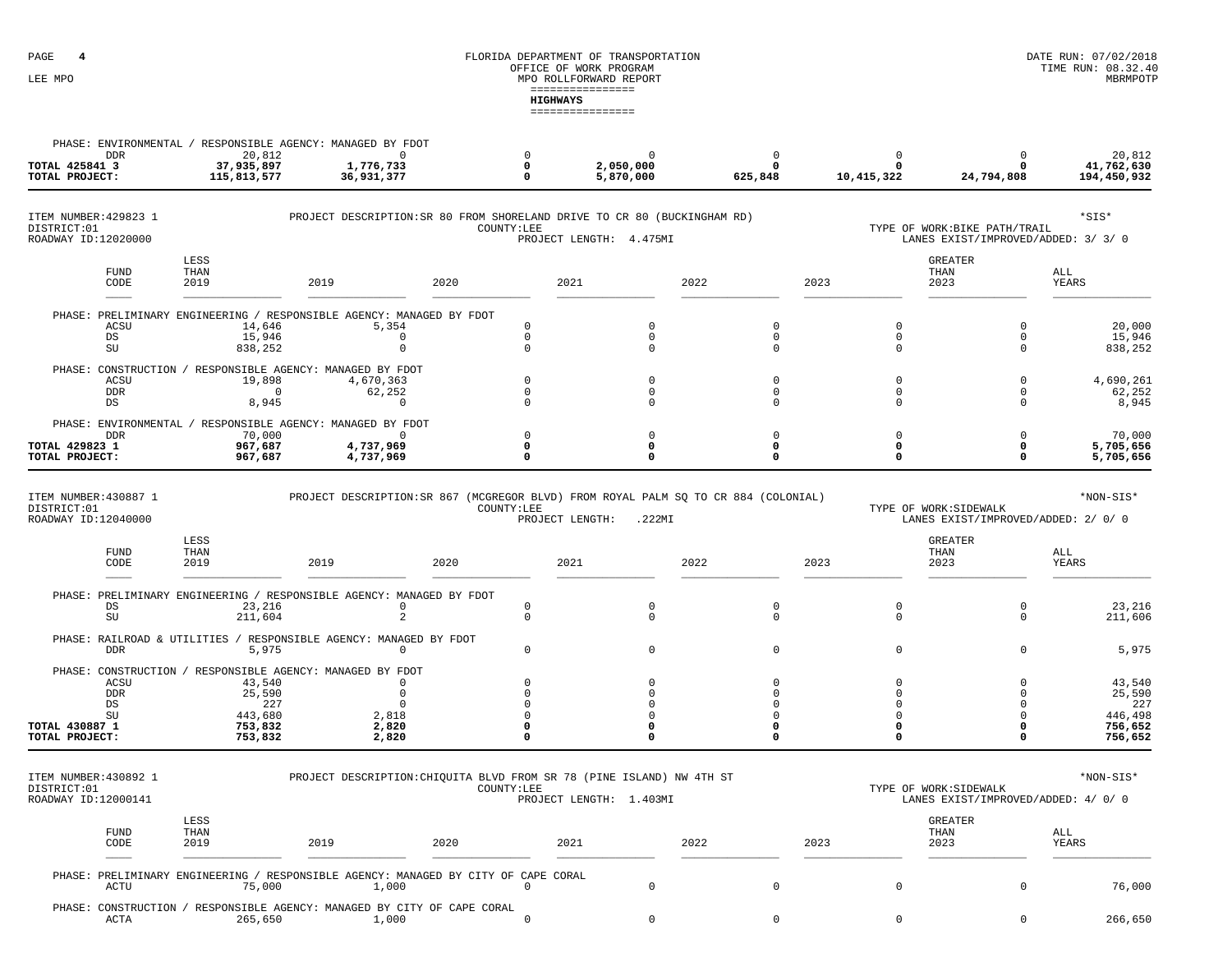| PAGE<br>5<br>LEE MPO                                        |                                                            |                                                                                      |                                                                                                                                                    |            | FLORIDA DEPARTMENT OF TRANSPORTATION<br>OFFICE OF WORK PROGRAM<br>MPO ROLLFORWARD REPORT<br>================<br><b>HIGHWAYS</b><br>================ |                                                                                              |                                                                                             |                                                                                          |                                                                                       | DATE RUN: 07/02/2018<br>TIME RUN: 08.32.40<br>MBRMPOTF                                  |
|-------------------------------------------------------------|------------------------------------------------------------|--------------------------------------------------------------------------------------|----------------------------------------------------------------------------------------------------------------------------------------------------|------------|-----------------------------------------------------------------------------------------------------------------------------------------------------|----------------------------------------------------------------------------------------------|---------------------------------------------------------------------------------------------|------------------------------------------------------------------------------------------|---------------------------------------------------------------------------------------|-----------------------------------------------------------------------------------------|
| TOTAL 430892 1<br>TOTAL PROJECT:                            | LFP                                                        | 9,889<br>350,539<br>350,539                                                          | $^{\circ}$<br>2,000<br>2,000                                                                                                                       |            | 0<br>0                                                                                                                                              | 0<br>0<br>0                                                                                  | $\mathbf 0$<br>0<br>0                                                                       | $\mathbf 0$<br>$\mathbf 0$<br>$\Omega$                                                   | 0<br>$\mathbf 0$<br>0                                                                 | 9,889<br>352,539<br>352,539                                                             |
| ITEM NUMBER: 431313 1<br>DISTRICT:01<br>ROADWAY ID:12010000 |                                                            |                                                                                      | PROJECT DESCRIPTION: US 41 (SR 45) FROM WINKLER AVENUE TO SR 82                                                                                    | COUNTY:LEE | PROJECT LENGTH: 2.476MI                                                                                                                             |                                                                                              |                                                                                             | TYPE OF WORK:RESURFACING                                                                 | LANES EXIST/IMPROVED/ADDED: 3/ 3/ 0                                                   | *NON-SIS*                                                                               |
|                                                             | <b>FUND</b><br>CODE                                        | LESS<br>THAN<br>2019                                                                 | 2019                                                                                                                                               | 2020       | 2021                                                                                                                                                | 2022                                                                                         | 2023                                                                                        | <b>GREATER</b><br>THAN<br>2023                                                           |                                                                                       | ALL<br>YEARS                                                                            |
|                                                             | DIH<br>DS                                                  | 175,549<br>766,668                                                                   | PHASE: PRELIMINARY ENGINEERING / RESPONSIBLE AGENCY: MANAGED BY FDOT<br>502<br>$\overline{0}$                                                      |            | 0<br>$\mathbb O$                                                                                                                                    | 0<br>0                                                                                       | $\mathbf 0$<br>$\mathbb O$                                                                  | $\mathbf 0$<br>$\circ$                                                                   | 0<br>0                                                                                | 176,051<br>766,668                                                                      |
|                                                             | <b>DDR</b><br>LF                                           | 285,000<br>5,852,321                                                                 | PHASE: RAILROAD & UTILITIES / RESPONSIBLE AGENCY: MANAGED BY FDOT<br>$\circ$<br>4,046,420                                                          |            | $\mathbf 0$<br>$\Omega$                                                                                                                             | $\circ$<br>$\Omega$                                                                          | $\mathbb O$<br>$\Omega$                                                                     | $\mathbf 0$<br>0                                                                         | 0<br>0                                                                                | 285,000<br>9,898,741                                                                    |
| PHASE:                                                      | ACSA<br><b>DDR</b><br>DIH<br>DS<br>HSP<br>LF<br>NHRE<br>SA | 58,000<br>8,415,946<br>7,891<br>22,657<br>1,966,199<br>4,039,208<br>4,468,602<br>217 | CONSTRUCTION / RESPONSIBLE AGENCY: MANAGED BY FDOT<br>$\Omega$<br>$\Omega$<br>$\Omega$<br>$\Omega$<br>$\Omega$<br>$^{\circ}$<br>$\Omega$<br>19,783 |            | $\Omega$<br>$\Omega$<br>$\Omega$<br>$\Omega$<br>$\Omega$<br>$\Omega$<br>$\Omega$<br>$\Omega$                                                        | $\Omega$<br>$\Omega$<br>$\Omega$<br>$\Omega$<br>$\Omega$<br>$\Omega$<br>$\Omega$<br>$\Omega$ | $\mathbf 0$<br>$\Omega$<br>$\Omega$<br>$\Omega$<br>$\Omega$<br>0<br>$\mathbf 0$<br>$\Omega$ | $\mathbf 0$<br>$\Omega$<br>$\Omega$<br>$\Omega$<br>$\Omega$<br>$\Omega$<br>0<br>$\Omega$ | $\Omega$<br>$\Omega$<br>0<br>$\Omega$<br>$\Omega$<br>$\Omega$<br>$\Omega$<br>$\Omega$ | 58,000<br>8,415,946<br>7,891<br>22,657<br>1,966,199<br>4,039,208<br>4,468,602<br>20,000 |
| TOTAL 431313 1<br>TOTAL PROJECT:                            | <b>DDR</b><br>$\rm LF$                                     | 115,000<br>100,000<br>26, 273, 258<br>26, 273, 258                                   | PHASE: ENVIRONMENTAL / RESPONSIBLE AGENCY: MANAGED BY FDOT<br>$^{\circ}$<br>3,068,000<br>7,134,705<br>7,134,705                                    |            | $\Omega$<br>$\Omega$<br>0<br>0                                                                                                                      | $\Omega$<br>$\Omega$<br>0<br>$\Omega$                                                        | $^{\circ}$<br>0<br>0<br>0                                                                   | $\mathbf 0$<br>$\Omega$<br>$\mathbf 0$<br>$\Omega$                                       | 0<br>0<br>0<br>0                                                                      | 115,000<br>3,168,000<br>33,407,963<br>33,407,963                                        |
| ITEM NUMBER: 431324 1<br>DISTRICT:01<br>ROADWAY ID:12000000 |                                                            |                                                                                      | PROJECT DESCRIPTION: JEFFCOTT STREET FROM US 41 (SR 45) TO FOWLER STREET                                                                           | COUNTY:LEE | PROJECT LENGTH:                                                                                                                                     | .613MI                                                                                       |                                                                                             | TYPE OF WORK: SIDEWALK                                                                   | LANES EXIST/IMPROVED/ADDED: 0/ 0/ 0                                                   | *NON-SIS*                                                                               |
|                                                             | <b>FUND</b><br>CODE                                        | LESS<br>THAN<br>2019                                                                 | 2019                                                                                                                                               | 2020       | 2021                                                                                                                                                | 2022                                                                                         | 2023                                                                                        | <b>GREATER</b><br>THAN<br>2023                                                           |                                                                                       | ALL<br>YEARS                                                                            |
|                                                             | TALT<br>TALU                                               | 8,959<br>154,454                                                                     | PHASE: PRELIMINARY ENGINEERING / RESPONSIBLE AGENCY: MANAGED BY FDOT<br>5,000<br>48                                                                |            | 0<br>$\mathbf 0$                                                                                                                                    | 0<br>$\mathbf 0$                                                                             | 0<br>$\mathbf 0$                                                                            | $\mathsf 0$<br>$\circ$                                                                   | 0<br>$\Omega$                                                                         | 13,959<br>154,502                                                                       |
| TOTAL 431324 1<br>TOTAL PROJECT:                            | ACTA                                                       | $\mathbf 0$<br>163,413<br>163,413                                                    | PHASE: CONSTRUCTION / RESPONSIBLE AGENCY: MANAGED BY FDOT<br>434,952<br>440,000<br>440,000                                                         |            | $\mathbf 0$<br>$\Omega$<br>0                                                                                                                        | $\mathbf 0$<br>0<br>0                                                                        | $\mathbb O$<br>0<br>0                                                                       | $\mathbf 0$<br>$\mathbf 0$<br>0                                                          | 0<br>0<br>$\mathbf{o}$                                                                | 434,952<br>603,413<br>603,413                                                           |
| ITEM NUMBER: 431329 1<br>DISTRICT:01<br>ROADWAY ID:12000000 |                                                            |                                                                                      | PROJECT DESCRIPTION: SE 8TH STREET FROM SANTA BARBARA BLVD TO CULTURAL PARK BLVD                                                                   | COUNTY:LEE | PROJECT LENGTH:                                                                                                                                     | $.001$ MI                                                                                    |                                                                                             | TYPE OF WORK: SIDEWALK                                                                   | LANES EXIST/IMPROVED/ADDED: 0/ 0/ 0                                                   | *NON-SIS*                                                                               |
|                                                             | ${\tt FUND}$<br>CODE                                       | LESS<br>THAN<br>2019                                                                 | 2019                                                                                                                                               | 2020       | 2021                                                                                                                                                | 2022                                                                                         | 2023                                                                                        | <b>GREATER</b><br>THAN<br>2023                                                           |                                                                                       | ALL<br>YEARS                                                                            |
|                                                             | ACTA                                                       | 245,568                                                                              | PHASE: CONSTRUCTION / RESPONSIBLE AGENCY: MANAGED BY CITY OF CAPE CORAL<br>1,000                                                                   |            | $\mathbf 0$                                                                                                                                         | 0                                                                                            | $\mathbb O$                                                                                 | $\mathbf 0$                                                                              | 0                                                                                     | 246,568                                                                                 |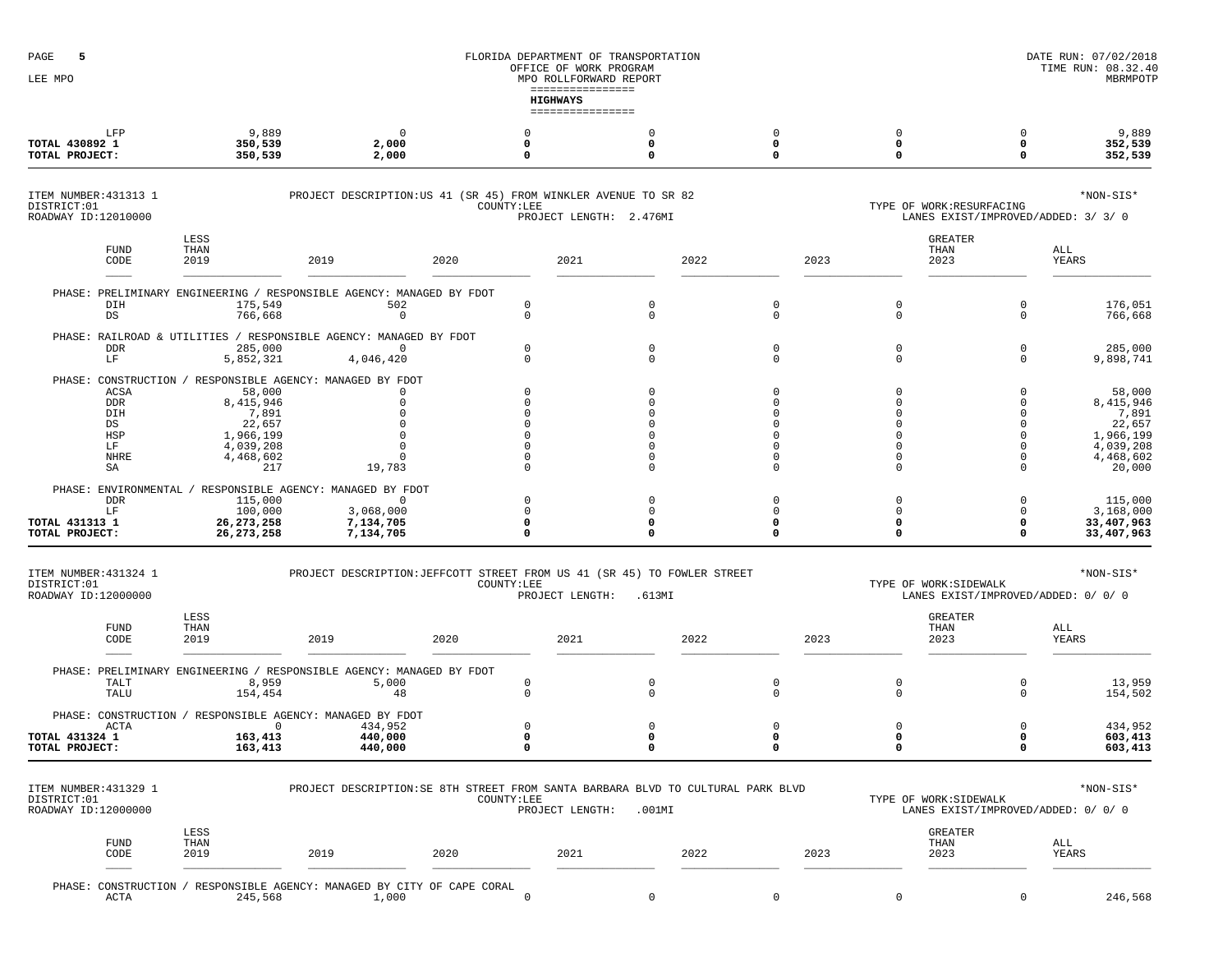| PAGE<br>.6                                                  |                                  |                                                |                                                                                                            |      | FLORIDA DEPARTMENT OF TRANSPORTATION<br>OFFICE OF WORK PROGRAM |                                                          |                                                          |      |                                                          |                                                                     | DATE RUN: 07/02/2018<br>TIME RUN: 08.32.40     |
|-------------------------------------------------------------|----------------------------------|------------------------------------------------|------------------------------------------------------------------------------------------------------------|------|----------------------------------------------------------------|----------------------------------------------------------|----------------------------------------------------------|------|----------------------------------------------------------|---------------------------------------------------------------------|------------------------------------------------|
| LEE MPO                                                     |                                  |                                                |                                                                                                            |      | MPO ROLLFORWARD REPORT<br>----------------<br><b>HIGHWAYS</b>  |                                                          |                                                          |      |                                                          |                                                                     | MBRMPOTF                                       |
| TOTAL 431329 1<br>TOTAL PROJECT:                            | LF                               | 20,000<br>265,568<br>265,568                   | $\Omega$<br>1,000<br>1,000                                                                                 |      | ================<br>$\Omega$<br>$\mathbf 0$<br>$\Omega$        | $\mathbf 0$<br>$\mathbf 0$<br>$\Omega$                   | 0<br>0<br>$\mathbf 0$                                    |      | 0<br>0<br>$\mathbf 0$                                    | 0<br>0<br>0                                                         | 20,000<br>266,568<br>266,568                   |
| ITEM NUMBER: 431331 1<br>DISTRICT:01<br>ROADWAY ID:12000000 |                                  |                                                | PROJECT DESCRIPTION: SW 20TH AVE FROM 30TH TERRACE TO VETERAN PKWY                                         |      | COUNTY:LEE<br>PROJECT LENGTH:                                  | .001MT                                                   |                                                          |      |                                                          | TYPE OF WORK: SIDEWALK<br>LANES EXIST/IMPROVED/ADDED: 0/ 0/ 0       | *NON-SIS*                                      |
|                                                             | FUND<br>CODE                     | LESS<br>THAN<br>2019                           | 2019                                                                                                       | 2020 | 2021                                                           |                                                          | 2022                                                     | 2023 |                                                          | <b>GREATER</b><br>THAN<br>2023                                      | ALL<br>YEARS                                   |
| TOTAL 431331 1<br>TOTAL PROJECT:                            | PHASE: CONSTRUCTION<br>ACTA      | 122,712<br>122,712<br>122,712                  | RESPONSIBLE AGENCY: MANAGED BY CITY OF CAPE CORAL<br>1,000<br>1,000<br>1,000                               |      | $\Omega$<br>0<br>$\Omega$                                      | $\Omega$<br>0<br>$\Omega$                                | $\mathbf 0$<br>$\mathbf 0$<br>$\Omega$                   |      | $\Omega$<br>$\mathbf 0$<br>$\mathbf 0$                   | $\Omega$<br>$\mathbf 0$<br>0                                        | 123,712<br>123,712<br>123,712                  |
| ITEM NUMBER: 433218 1<br>DISTRICT:01<br>ROADWAY ID:12005000 |                                  |                                                | PROJECT DESCRIPTION: SR 884 COLONIAL BLVD FROM SR 739 (METRO PKWY) TO VERONICA SHOEMAKER                   |      | COUNTY:LEE<br>PROJECT LENGTH:                                  | .560MI                                                   |                                                          |      |                                                          | TYPE OF WORK:BIKE PATH/TRAIL<br>LANES EXIST/IMPROVED/ADDED: 6/ 0/ 0 | *NON-SIS*                                      |
|                                                             | FUND<br>CODE                     | LESS<br>THAN<br>2019                           | 2019                                                                                                       | 2020 | 2021                                                           |                                                          | 2022                                                     | 2023 |                                                          | <b>GREATER</b><br>THAN<br>2023                                      | ALL<br>YEARS                                   |
|                                                             | DS<br>$\mathrm{SU}$              | 15,941<br>149,164                              | PHASE: PRELIMINARY ENGINEERING / RESPONSIBLE AGENCY: MANAGED BY FDOT<br>$^{\circ}$<br>$\mathbb O$          |      | $\mathbf 0$<br>$\mathbb O$                                     | $\mathbf 0$<br>$\mathsf 0$                               | 0<br>$\mathbf 0$                                         |      | 0<br>$\mathbf 0$                                         | $\mathbf 0$<br>$\mathsf{O}$                                         | 15,941<br>149,164                              |
| TOTAL 433218 1<br>TOTAL PROJECT:                            | <b>DDR</b><br>DIH<br>$_{\rm DS}$ | 474,044<br>37,988<br>781<br>677,918<br>677,918 | PHASE: CONSTRUCTION / RESPONSIBLE AGENCY: MANAGED BY FDOT<br>$\Omega$<br>2,012<br>$\cap$<br>2,012<br>2,012 |      | $\Omega$<br>$\Omega$<br>$\cap$<br>$\Omega$<br>$\Omega$         | $\Omega$<br>$\Omega$<br>$\Omega$<br>$\Omega$<br>$\Omega$ | $\Omega$<br>$\Omega$<br>$\Omega$<br>$\Omega$<br>$\Omega$ |      | $\Omega$<br>$\Omega$<br>$\Omega$<br>$\Omega$<br>$\Omega$ | $\Omega$<br>$\Omega$<br>$\Omega$<br>$\Omega$<br>0                   | 474,044<br>40,000<br>781<br>679,930<br>679,930 |
| ITEM NUMBER: 433227 1<br>DISTRICT:01<br>ROADWAY ID:12000084 |                                  |                                                | PROJECT DESCRIPTION: EL DORADO PKWY / DEL PRADO BLVD AT VARIOUS LOCATIONS                                  |      | COUNTY: LEE<br>PROJECT LENGTH:                                 | .925MI                                                   |                                                          |      |                                                          | TYPE OF WORK: SIDEWALK<br>LANES EXIST/IMPROVED/ADDED: 2/ 2/ 0       | *NON-SIS*                                      |
|                                                             | FUND<br>CODE                     | LESS<br>THAN<br>2019                           | 2019                                                                                                       | 2020 | 2021                                                           |                                                          | 2022                                                     | 2023 |                                                          | <b>GREATER</b><br>THAN<br>2023                                      | ALL<br>YEARS                                   |
|                                                             | LF                               | 89,905                                         | PHASE: PRELIMINARY ENGINEERING / RESPONSIBLE AGENCY: MANAGED BY CITY OF CAPE CORAL<br>$\Omega$             |      | $\Omega$                                                       | $\mathbf 0$                                              | $\Omega$                                                 |      | $\Omega$                                                 | $\Omega$                                                            | 89,905                                         |
|                                                             | PHASE: CONSTRUCTION<br>TALT      | 444,893                                        | / RESPONSIBLE AGENCY: MANAGED BY CITY OF CAPE CORAL<br>$^{\circ}$                                          |      | $\Omega$                                                       | $\mathsf 0$                                              | $\Omega$                                                 |      | $\mathbf 0$                                              | 0                                                                   | 444,893                                        |
| TOTAL 433227 1<br>TOTAL PROJECT:                            | TALT                             | $\cap$<br>534,798<br>534,798                   | PHASE: CONSTRUCTION / RESPONSIBLE AGENCY: MANAGED BY FDOT<br>961<br>961<br>961                             |      | $\Omega$<br>$\mathbf 0$<br>$\mathbf 0$                         | $\Omega$<br>$\Omega$<br>0                                | $\Omega$<br>$\mathbf 0$<br>$\Omega$                      |      | 0<br>$\mathbf 0$<br>$\Omega$                             | $\Omega$<br>0<br>0                                                  | 961<br>535,759<br>535,759                      |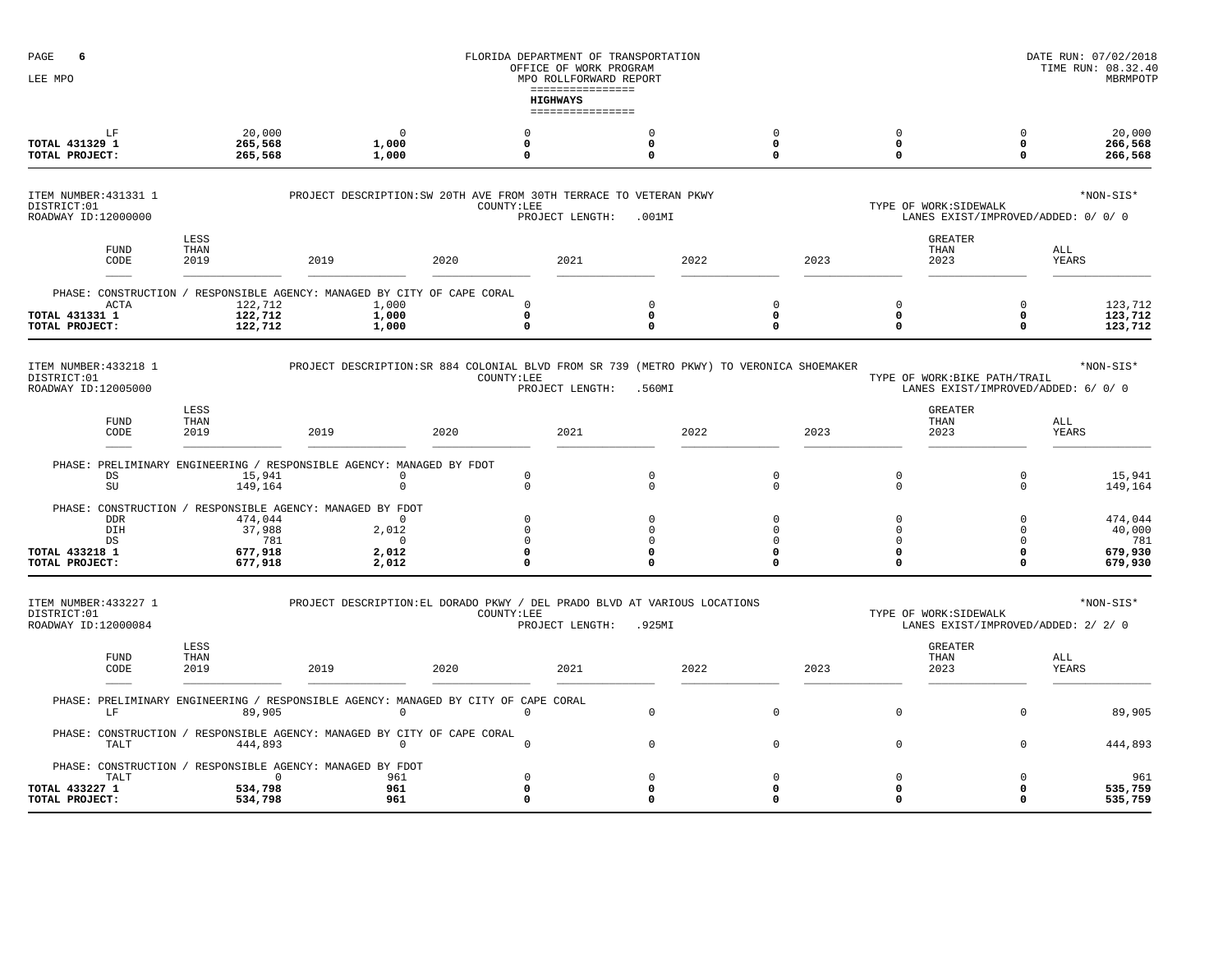| ITEM NUMBER: 433230 1<br>DISTRICT:01<br>ROADWAY ID:12000000 |                      |                           | PROJECT DESCRIPTION: PALM TREE BLVD FROM SE 47TH TERRACE TO SE 40TH STREET                        |      | COUNTY:LEE<br>PROJECT LENGTH: 1.009MI |                          |      |                         |      |                  | TYPE OF WORK: SIDEWALK<br>LANES EXIST/IMPROVED/ADDED: 0/ 0/ 0 | *NON-SIS*          |
|-------------------------------------------------------------|----------------------|---------------------------|---------------------------------------------------------------------------------------------------|------|---------------------------------------|--------------------------|------|-------------------------|------|------------------|---------------------------------------------------------------|--------------------|
|                                                             | <b>FUND</b><br>CODE  | LESS<br>THAN<br>2019      | 2019                                                                                              | 2020 | 2021                                  |                          | 2022 |                         | 2023 |                  | GREATER<br>THAN<br>2023                                       | ALL<br>YEARS       |
|                                                             | LF                   | 91,685                    | PHASE: PRELIMINARY ENGINEERING / RESPONSIBLE AGENCY: MANAGED BY CITY OF CAPE CORAL<br>$\mathbf 0$ |      | $\mathbf{0}$                          | $\mathbf 0$              |      | $\mathbf 0$             |      | $\mathbf 0$      | $\mathbf 0$                                                   | 91,685             |
|                                                             |                      |                           | PHASE: CONSTRUCTION / RESPONSIBLE AGENCY: MANAGED BY CITY OF CAPE CORAL                           |      |                                       |                          |      |                         |      |                  |                                                               |                    |
|                                                             | LFP<br>TALU          | 51,463<br>385,720         | 0<br>$\mathbf 0$                                                                                  |      | $\mathbf 0$<br>$\mathbf 0$            | $\mathbf 0$<br>$\Omega$  |      | $\mathbf 0$<br>$\Omega$ |      | 0<br>$\mathbf 0$ | $\Omega$<br>$\mathbf 0$                                       | 51,463<br>385,720  |
|                                                             |                      |                           | PHASE: CONSTRUCTION / RESPONSIBLE AGENCY: MANAGED BY FDOT                                         |      |                                       |                          |      |                         |      |                  |                                                               |                    |
| TOTAL 433230 1                                              | TALU                 | $\overline{0}$<br>528,868 | 967<br>967                                                                                        |      | $\mathbf 0$<br>0                      | $\Omega$<br>$\mathbf 0$  |      | $\Omega$<br>$\mathbf 0$ |      | $\Omega$<br>0    | $\Omega$<br>$\Omega$                                          | 967<br>529,835     |
| TOTAL PROJECT:                                              |                      | 528,868                   | 967                                                                                               |      | 0                                     | $\mathbf 0$              |      | $\mathbf 0$             |      | 0                | $\mathbf 0$                                                   | 529,835            |
| ITEM NUMBER: 433232 1                                       |                      |                           | PROJECT DESCRIPTION: SKYLINE BLVD FROM GLEASON PKWY TO SW 26TH STREET                             |      |                                       |                          |      |                         |      |                  |                                                               | *NON-SIS*          |
| DISTRICT:01<br>ROADWAY ID:12000142                          |                      |                           |                                                                                                   |      | COUNTY:LEE<br>PROJECT LENGTH: .795MI  |                          |      |                         |      |                  | TYPE OF WORK: SIDEWALK<br>LANES EXIST/IMPROVED/ADDED: 4/ 4/ 0 |                    |
|                                                             | FUND<br>CODE         | LESS<br>THAN<br>2019      | 2019                                                                                              | 2020 | 2021                                  |                          | 2022 |                         | 2023 |                  | GREATER<br>THAN<br>2023                                       | ALL<br>YEARS       |
|                                                             |                      |                           |                                                                                                   |      |                                       |                          |      |                         |      |                  |                                                               |                    |
|                                                             | $\rm LF$             | 35,924                    | PHASE: PRELIMINARY ENGINEERING / RESPONSIBLE AGENCY: MANAGED BY CITY OF CAPE CORAL<br>$\mathbf 0$ |      | $\mathbf 0$                           | $\Omega$                 |      | $\mathbf 0$             |      | 0                | $\Omega$                                                      | 35,924             |
|                                                             |                      |                           | PHASE: CONSTRUCTION / RESPONSIBLE AGENCY: MANAGED BY CITY OF CAPE CORAL                           |      |                                       |                          |      |                         |      |                  |                                                               |                    |
|                                                             | ACTU<br>TALU         | 179,619<br>35,963         | $\Omega$<br>0                                                                                     |      | $\mathbf 0$<br>0                      | $\Omega$<br>$\mathbf 0$  |      | $\Omega$<br>0           |      | $\mathbf 0$<br>0 | $\Omega$<br>$\overline{0}$                                    | 179,619<br>35,963  |
|                                                             |                      |                           | PHASE: CONSTRUCTION / RESPONSIBLE AGENCY: MANAGED BY FDOT                                         |      |                                       |                          |      |                         |      |                  |                                                               |                    |
|                                                             | TALU                 |                           | $\overline{0}$<br>961                                                                             |      | 0                                     | $\mathsf 0$              |      | $\mathbf 0$             |      | $\Omega$         | $\mathbf 0$                                                   | 961                |
| TOTAL 433232 1<br>TOTAL PROJECT:                            |                      | 251,506<br>251,506        | 961<br>961                                                                                        |      | 0<br>$\mathbf 0$                      | $\mathbf{o}$<br>$\Omega$ |      | 0<br>$\mathbf 0$        |      | 0<br>0           | $\Omega$<br>$\Omega$                                          | 252,467<br>252,467 |
|                                                             |                      |                           |                                                                                                   |      |                                       |                          |      |                         |      |                  |                                                               |                    |
| ITEM NUMBER: 433234 1<br>DISTRICT:01                        |                      |                           | PROJECT DESCRIPTION: SKYLINE BLVD FROM VETERANS MEMORIAL PKWY TO TRAFALGAR PKWY                   |      | COUNTY:LEE                            |                          |      |                         |      |                  | TYPE OF WORK: SIDEWALK                                        | *NON-SIS*          |
| ROADWAY ID:12000142                                         |                      |                           |                                                                                                   |      | PROJECT LENGTH: 1.101MI               |                          |      |                         |      |                  | LANES EXIST/IMPROVED/ADDED: 4/ 4/ 0                           |                    |
|                                                             | ${\tt FUND}$<br>CODE | LESS<br>THAN<br>2019      | 2019                                                                                              | 2020 | 2021                                  |                          | 2022 |                         | 2023 |                  | <b>GREATER</b><br>THAN<br>2023                                | ALL<br>YEARS       |
|                                                             |                      |                           |                                                                                                   |      |                                       |                          |      |                         |      |                  |                                                               |                    |
|                                                             | LF                   | 42,753                    | PHASE: PRELIMINARY ENGINEERING / RESPONSIBLE AGENCY: MANAGED BY CITY OF CAPE CORAL<br>$\mathbf 0$ |      | $\Omega$                              | $\mathbf 0$              |      | $\mathbf 0$             |      | 0                | $\Omega$                                                      | 42,753             |
|                                                             | TALT                 | 256,557                   | PHASE: CONSTRUCTION / RESPONSIBLE AGENCY: MANAGED BY CITY OF CAPE CORAL<br>0                      |      | $\mathbf 0$                           | $\mathbf 0$              |      | 0                       |      | $\mathbf 0$      | $\mathbf 0$                                                   | 256,557            |
|                                                             |                      |                           | PHASE: CONSTRUCTION / RESPONSIBLE AGENCY: MANAGED BY FDOT                                         |      |                                       |                          |      |                         |      |                  |                                                               |                    |
|                                                             | TALT                 |                           | $\overline{0}$<br>961                                                                             |      | $\mathbf{0}$                          | $\Omega$                 |      | $\Omega$                |      | $\Omega$         | $\Omega$                                                      | 961                |
| TOTAL 433234 1<br>TOTAL PROJECT:                            |                      | 299,310<br>299,310        | 961<br>961                                                                                        |      | $\mathbf 0$<br>$\Omega$               | $\mathbf 0$<br>$\Omega$  |      | $\mathbf 0$<br>$\Omega$ |      | 0<br>U           | $\Omega$<br>$\Omega$                                          | 300,271<br>300,271 |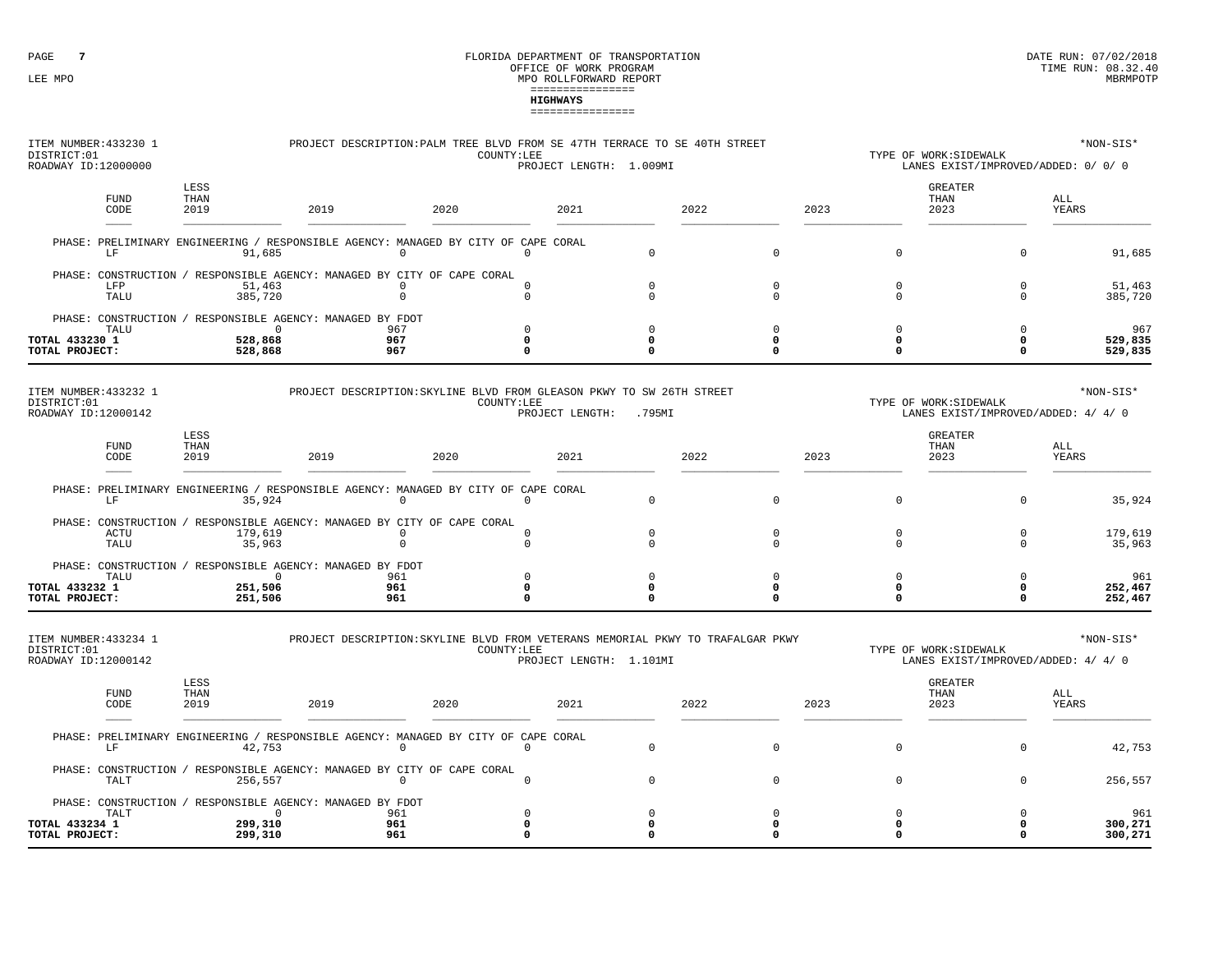| ITEM NUMBER: 434457 1<br>DISTRICT:01<br>ROADWAY ID:12040000 |                            | PROJECT DESCRIPTION: SR 867 WINKLER RD TO WHISKEY CREEK                       |      | COUNTY:LEE                                 | PROJECT LENGTH: | .103MI                                 |                                        |      |                                 | TYPE OF WORK: DRAINAGE IMPROVEMENTS<br>LANES EXIST/IMPROVED/ADDED: 2/ 0/ 0 | *NON-SIS*                  |
|-------------------------------------------------------------|----------------------------|-------------------------------------------------------------------------------|------|--------------------------------------------|-----------------|----------------------------------------|----------------------------------------|------|---------------------------------|----------------------------------------------------------------------------|----------------------------|
| FUND<br>CODE                                                | LESS<br>THAN<br>2019       | 2019                                                                          | 2020 |                                            | 2021            |                                        | 2022                                   | 2023 |                                 | <b>GREATER</b><br>THAN<br>2023                                             | ALL<br>YEARS               |
|                                                             |                            | PHASE: PRELIMINARY ENGINEERING / RESPONSIBLE AGENCY: MANAGED BY FDOT          |      |                                            |                 |                                        |                                        |      |                                 |                                                                            |                            |
| <b>DDR</b><br>DIH<br>$_{\rm DS}$                            | 66,615<br>29,916<br>20,560 | $\Omega$<br>1,848<br>$^{\circ}$                                               |      | $\mathbf 0$<br>$\mathsf{O}$<br>$\mathbb O$ |                 | $\Omega$<br>$\mathbf 0$<br>$\mathbf 0$ | $\Omega$<br>$\mathbb O$<br>$\mathbf 0$ |      | $\mathbf 0$<br>$\mathsf 0$<br>0 | $\Omega$<br>0<br>0                                                         | 66,615<br>31,764<br>20,560 |
|                                                             |                            | PHASE: CONSTRUCTION / RESPONSIBLE AGENCY: MANAGED BY FDOT                     |      |                                            |                 |                                        |                                        |      |                                 |                                                                            |                            |
| <b>DDR</b><br>DIH                                           | 235,402<br>$\mathbf 0$     | $\circ$<br>15,000                                                             |      | $\mathbf 0$<br>0                           |                 | $\mathbf 0$<br>$\Omega$                | $\Omega$<br>$\Omega$                   |      | $\mathbf 0$<br>$\mathbf 0$      | $\Omega$<br>$\Omega$                                                       | 235,402<br>15,000          |
| DS<br>TOTAL 434457 1                                        | 1,978<br>354,471           | $\Omega$<br>16,848                                                            |      | 0<br>0                                     |                 | $\Omega$<br>0                          | $\Omega$<br>$\Omega$                   |      | $\mathbf 0$<br>0                | $\Omega$<br>$\Omega$                                                       | 1,978<br>371,319           |
| TOTAL PROJECT:                                              | 354,471                    | 16,848                                                                        |      | 0                                          |                 | 0                                      | 0                                      |      | 0                               | $\Omega$                                                                   | 371,319                    |
| ITEM NUMBER: 434899 1<br>DISTRICT:01<br>ROADWAY ID:12040000 |                            | PROJECT DESCRIPTION: SR 867 FROM RIVER COURT TO WINKLER RD                    |      | COUNTY:LEE                                 | PROJECT LENGTH: | .129MI                                 |                                        |      |                                 | TYPE OF WORK: DRAINAGE IMPROVEMENTS<br>LANES EXIST/IMPROVED/ADDED: 2/ 0/ 0 | *NON-SIS*                  |
| <b>FUND</b><br>CODE                                         | LESS<br>THAN<br>2019       | 2019                                                                          | 2020 |                                            | 2021            |                                        | 2022                                   | 2023 |                                 | GREATER<br>THAN<br>2023                                                    | ALL<br>YEARS               |
|                                                             |                            | PHASE: PRELIMINARY ENGINEERING / RESPONSIBLE AGENCY: MANAGED BY FDOT          |      |                                            |                 |                                        |                                        |      |                                 |                                                                            |                            |
| <b>DDR</b>                                                  | 68,835                     | $\Omega$                                                                      |      | 0<br>$\mathbb O$                           |                 | $\mathbf 0$<br>$\mathsf 0$             | $\mathbf 0$<br>$\mathbf 0$             |      | 0<br>$\mathsf 0$                | $\mathbf 0$<br>$\mathbf 0$                                                 | 68,835<br>23,769           |
| DIH<br>DS                                                   | 22,167<br>11,748           | 1,602<br>$\Omega$                                                             |      | 0                                          |                 | $\Omega$                               | $\Omega$                               |      | 0                               | 0                                                                          | 11,748                     |
| <b>DDR</b>                                                  | 194,565                    | PHASE: CONSTRUCTION / RESPONSIBLE AGENCY: MANAGED BY FDOT<br>$^{\circ}$       |      | 0                                          |                 | $\mathbf 0$                            | $\mathbf 0$                            |      | 0                               | $\mathbf 0$                                                                | 194,565                    |
| DIH                                                         | $\Omega$                   | 30,490                                                                        |      | $\mathbf 0$                                |                 | $\Omega$                               | $\mathbf 0$                            |      | $\mathbf 0$                     | $\Omega$                                                                   | 30,490                     |
| DS<br>TOTAL 434899 1                                        | 1,448<br>298,763           | $\Omega$<br>32,092                                                            |      | $\mathbb O$<br>0                           |                 | $\Omega$<br>$\mathbf 0$                | $\Omega$<br>0                          |      | $\mathsf 0$<br>0                | $\Omega$<br>0                                                              | 1,448<br>330,855           |
| TOTAL PROJECT:                                              | 298,763                    | 32,092                                                                        |      | $\Omega$                                   |                 | $\Omega$                               | $\Omega$                               |      | $\Omega$                        | $\Omega$                                                                   | 330,855                    |
| ITEM NUMBER: 434964 1<br>DISTRICT:01<br>ROADWAY ID:12011000 |                            | PROJECT DESCRIPTION: SR 739 (METRO PKWY) FROM WAREHOUSE ROAD TO HANSON STREET |      | COUNTY:LEE                                 | PROJECT LENGTH: | .736MI                                 |                                        |      |                                 | TYPE OF WORK:RESURFACING<br>LANES EXIST/IMPROVED/ADDED: 2/ 2/ 0            | *NON-SIS*                  |
|                                                             | LESS                       |                                                                               |      |                                            |                 |                                        |                                        |      |                                 | <b>GREATER</b>                                                             |                            |
| <b>FUND</b><br>CODE                                         | THAN<br>2019               | 2019                                                                          | 2020 |                                            | 2021            |                                        | 2022                                   | 2023 |                                 | THAN<br>2023                                                               | ALL<br>YEARS               |
|                                                             |                            | PHASE: PRELIMINARY ENGINEERING / RESPONSIBLE AGENCY: MANAGED BY FDOT          |      |                                            |                 |                                        |                                        |      |                                 |                                                                            |                            |
| DIH<br>DS                                                   | 29,745<br>36,095           | 559<br>$\overline{0}$                                                         |      | $\mathbb O$<br>0                           |                 | $\mathsf 0$<br>0                       | $\mathbf 0$<br>$\mathbf 0$             |      | $\mathsf 0$<br>0                | $\mathbf 0$<br>0                                                           | 30,304<br>36,095           |
| TOTAL 434964 1                                              | 65,840                     | 559                                                                           |      | $\mathbf 0$                                |                 | $\Omega$                               | 0                                      |      | 0                               | 0                                                                          | 66,399                     |
| ITEM NUMBER: 434964 2<br>DISTRICT:01<br>ROADWAY ID:12011000 |                            | PROJECT DESCRIPTION: SR 739 (METRO PKWY) FROM WAREHOUSE ROAD TO HANSON STREET |      | COUNTY:LEE                                 | PROJECT LENGTH: | .736MI                                 |                                        |      |                                 | TYPE OF WORK:RESURFACING<br>LANES EXIST/IMPROVED/ADDED: 2/ 2/ 0            | *NON-SIS*                  |
|                                                             | LESS                       |                                                                               |      |                                            |                 |                                        |                                        |      |                                 | <b>GREATER</b>                                                             |                            |
| ${\tt FUND}$<br>CODE                                        | THAN<br>2019               | 2019                                                                          | 2020 |                                            | 2021            |                                        | 2022                                   | 2023 |                                 | THAN<br>2023                                                               | ALL<br>YEARS               |

PHASE: CONSTRUCTION / RESPONSIBLE AGENCY: MANAGED BY CITY OF FORT MYERS DDR  $1,554,980$  0  $\sim$  0 DDR

0 0 0 0 0 0 0 1,554,980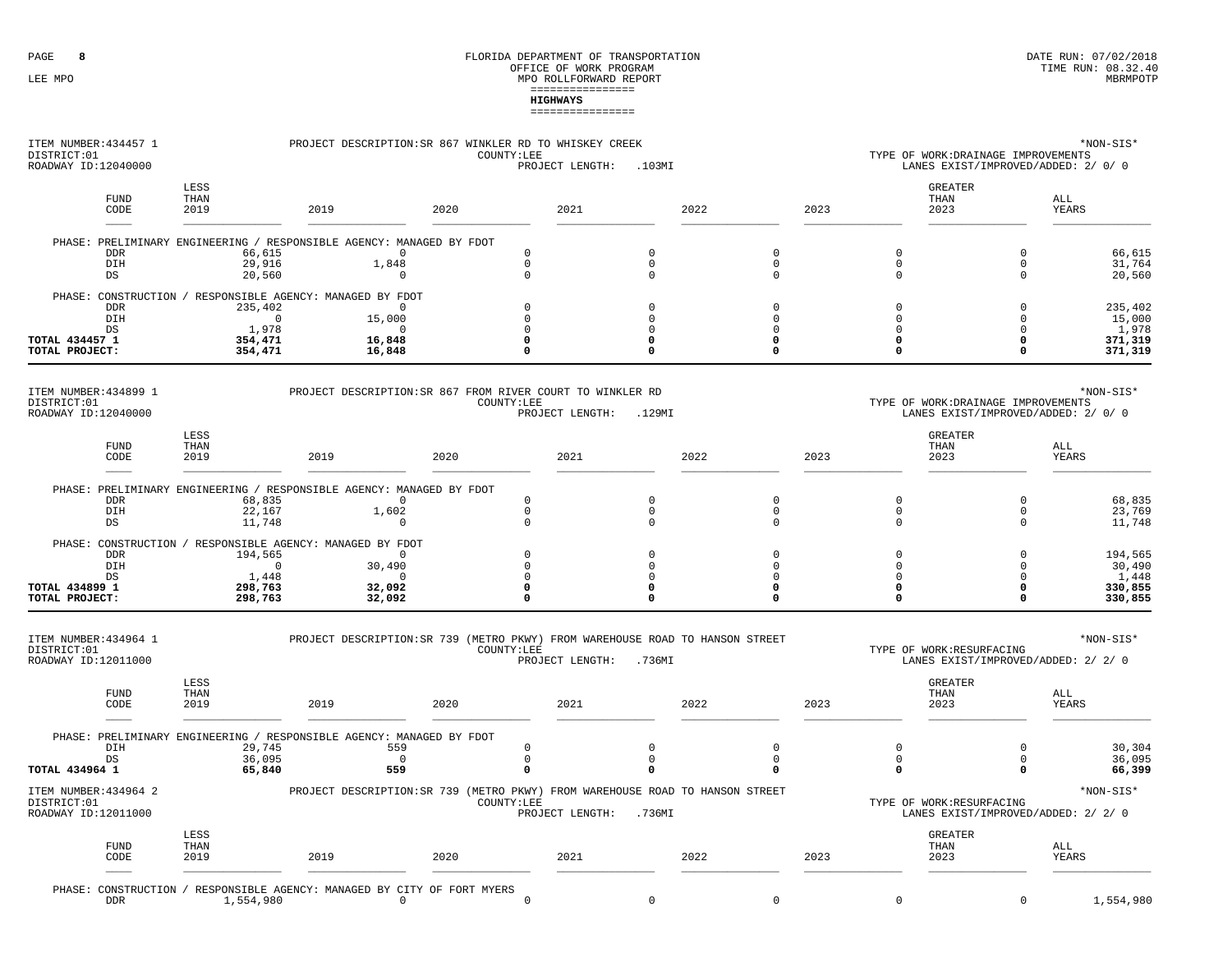| 9<br>PAGE                                                   |                                |                                                               |                                                                                                                    |             | OFFICE OF WORK PROGRAM                                                            | FLORIDA DEPARTMENT OF TRANSPORTATION                                   |                                                                         |      |                                                               |                                                      | DATE RUN: 07/02/2018<br>TIME RUN: 08.32.40                     |
|-------------------------------------------------------------|--------------------------------|---------------------------------------------------------------|--------------------------------------------------------------------------------------------------------------------|-------------|-----------------------------------------------------------------------------------|------------------------------------------------------------------------|-------------------------------------------------------------------------|------|---------------------------------------------------------------|------------------------------------------------------|----------------------------------------------------------------|
| LEE MPO                                                     |                                |                                                               |                                                                                                                    |             | MPO ROLLFORWARD REPORT<br>================<br><b>HIGHWAYS</b><br>================ |                                                                        |                                                                         |      |                                                               |                                                      | MBRMPOTE                                                       |
| TOTAL 434964 2<br>TOTAL PROJECT:                            | DIH                            | $\Omega$<br>1,554,980<br>1,620,820                            | 500<br>500<br>1,059                                                                                                |             | $^{\circ}$<br>0<br>$\mathsf{o}\,$                                                 | $\mathbf 0$<br>0<br>$\mathbf 0$                                        | $\mathbf 0$<br>0<br>$\Omega$                                            |      | $\circ$<br>0<br>0                                             | $\Omega$<br>0<br>0                                   | 500<br>1,555,480<br>1,621,879                                  |
| ITEM NUMBER: 434994 1<br>DISTRICT:01<br>ROADWAY ID:12000000 |                                |                                                               | PROJECT DESCRIPTION: PELICAN ELEMENTARY SIDEWALKS VARIOUS LOCATIONS                                                | COUNTY:LEE  | PROJECT LENGTH:                                                                   | $.001$ MI                                                              |                                                                         |      | TYPE OF WORK: SIDEWALK<br>LANES EXIST/IMPROVED/ADDED: 0/ 0/ 0 |                                                      | *NON-SIS*                                                      |
|                                                             | <b>FUND</b><br>$\texttt{CODE}$ | LESS<br>THAN<br>2019                                          | 2019                                                                                                               | 2020        | 2021                                                                              | 2022                                                                   |                                                                         | 2023 | <b>GREATER</b><br>THAN<br>2023                                |                                                      | ALL<br>YEARS                                                   |
|                                                             | LFP                            | 37,982                                                        | PHASE: PRELIMINARY ENGINEERING / RESPONSIBLE AGENCY: MANAGED BY CITY OF CAPE CORAL<br>$\mathbf 0$                  |             | $^{\circ}$                                                                        | $\mathbf 0$                                                            | $\Omega$                                                                |      | $\mathbf 0$                                                   | $\Omega$                                             | 37,982                                                         |
| TOTAL 434994 1<br>TOTAL PROJECT:                            | TALU                           | 210,077<br>248,059<br>248,059                                 | PHASE: CONSTRUCTION / RESPONSIBLE AGENCY: MANAGED BY CITY OF CAPE CORAL<br>1,000<br>1,000<br>1,000                 |             | $^{\circ}$<br>$\Omega$<br>$\Omega$                                                | $\circ$<br>$\mathbf 0$<br>$\mathbf 0$                                  | $\mathbf 0$<br>$\Omega$<br>$\Omega$                                     |      | $\mathbf 0$<br>$\Omega$<br>$\Omega$                           | $\Omega$<br>$^{\circ}$<br>$^{\circ}$                 | 211,077<br>249,059<br>249,059                                  |
| ITEM NUMBER: 435007 1<br>DISTRICT:01<br>ROADWAY ID:12000000 |                                |                                                               | PROJECT DESCRIPTION: ALLEN PARK ELEMENTARY SIDEWALK AT VARIOUS LOCATIONS                                           | COUNTY: LEE | PROJECT LENGTH:                                                                   | $.001$ MI                                                              |                                                                         |      | TYPE OF WORK: SIDEWALK<br>LANES EXIST/IMPROVED/ADDED: 0/ 0/ 0 |                                                      | *NON-SIS*                                                      |
|                                                             | <b>FUND</b><br>CODE            | LESS<br>THAN<br>2019                                          | 2019                                                                                                               | 2020        | 2021                                                                              | 2022                                                                   |                                                                         | 2023 | <b>GREATER</b><br>THAN<br>2023                                |                                                      | ALL<br>YEARS                                                   |
|                                                             | LFP                            | 17,500                                                        | PHASE: PRELIMINARY ENGINEERING / RESPONSIBLE AGENCY: MANAGED BY CITY OF FORT MYERS<br>0                            |             | $\Omega$                                                                          | $\circ$                                                                | $\Omega$                                                                |      | $\mathbf 0$                                                   | $\Omega$                                             | 17,500                                                         |
| TOTAL 435007 1<br>TOTAL PROJECT:                            | TALU                           | 230,082<br>247,582<br>247,582                                 | PHASE: CONSTRUCTION / RESPONSIBLE AGENCY: MANAGED BY CITY OF FORT MYERS<br>1,000<br>1,000<br>1,000                 |             | $\overline{0}$<br>0<br>$\Omega$                                                   | $\mathsf{O}$<br>0<br>$\mathbf 0$                                       | $\mathbb O$<br>$\mathbf 0$<br>$\Omega$                                  |      | 0<br>0<br>$\Omega$                                            | $\mathbf 0$<br>$\mathbf{o}$<br>$^{\circ}$            | 231,082<br>248,582<br>248,582                                  |
| ITEM NUMBER: 435020 1<br>DISTRICT:01<br>ROADWAY ID:12010000 |                                |                                                               | PROJECT DESCRIPTION: SR 45 (US 41) FROM N OF DELPRADO TO FOUNTAINVIEW BLVD                                         | COUNTY:LEE  | PROJECT LENGTH: 1.116MI                                                           |                                                                        |                                                                         |      | TYPE OF WORK: SIDEWALK<br>LANES EXIST/IMPROVED/ADDED: 4/ 4/ 0 |                                                      | *NON-SIS*                                                      |
|                                                             | <b>FUND</b><br>CODE            | LESS<br>THAN<br>2019                                          | 2019                                                                                                               | 2020        | 2021                                                                              | 2022                                                                   |                                                                         | 2023 | <b>GREATER</b><br>THAN<br>2023                                |                                                      | ALL<br>YEARS                                                   |
| DS<br>SU                                                    | ACSU                           | $\circ$<br>24,987<br>157,210                                  | PHASE: PRELIMINARY ENGINEERING / RESPONSIBLE AGENCY: MANAGED BY FDOT<br>14,848<br>0<br>$\mathbf 0$                 |             | $\mathbb O$<br>$\mathbf 0$<br>$\mathbf 0$                                         | $\mathsf{O}$<br>$\circ$<br>$\mathbf 0$                                 | $\mathbb O$<br>$\mathbf 0$<br>$\mathbf 0$                               |      | $\mathsf{O}\xspace$<br>$\circ$<br>$\mathbf 0$                 | $\mathbf 0$<br>0<br>0                                | 14,848<br>24,987<br>157,210                                    |
| DS<br>SU<br>TOTAL 435020 1<br>TOTAL PROJECT:                | ACSU<br><b>DDR</b>             | 9,197<br>95,676<br>1,053<br>781,518<br>1,069,641<br>1,069,641 | PHASE: CONSTRUCTION / RESPONSIBLE AGENCY: MANAGED BY FDOT<br>803<br>$\Omega$<br>$\Omega$<br>12<br>15,663<br>15,663 |             | $\Omega$<br>$\Omega$<br>$\cap$<br>$\mathbf 0$<br>$\Omega$<br>$\Omega$             | $\circ$<br>$\Omega$<br>$\Omega$<br>$\mathbf 0$<br>$\Omega$<br>$\Omega$ | $\Omega$<br>$\Omega$<br>$\Omega$<br>$\mathbf 0$<br>$\Omega$<br>$\Omega$ |      | $\Omega$<br>$\Omega$<br>$\Omega$<br>$\Omega$<br>0<br>$\Omega$ | $\Omega$<br>$\Omega$<br>$\Omega$<br>$\cap$<br>0<br>0 | 10,000<br>95,676<br>1,053<br>781,530<br>1,085,304<br>1,085,304 |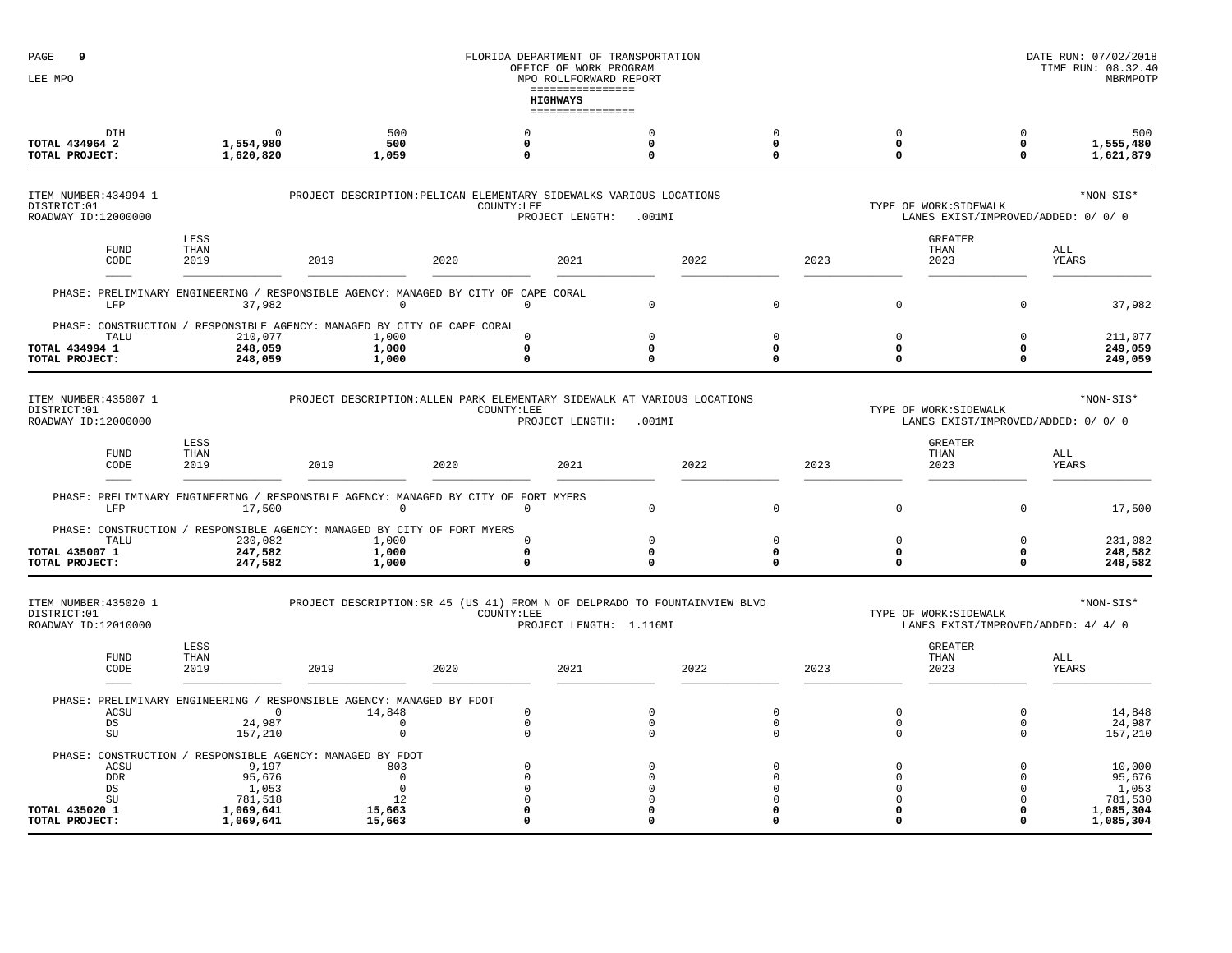| ITEM NUMBER: 435022 1<br>DISTRICT:01<br>ROADWAY ID:12570000 |                               |                      |                                                | PROJECT DESCRIPTION: SIX MILE CYPRESS PKWY FROM WINKLER AVE EXT TO CHALLENGER BLVD                                |      | COUNTY:LEE                                             | PROJECT LENGTH:         | .837MI                                                 |      |                                                   |      |                                              | TYPE OF WORK:BIKE PATH/TRAIL<br>LANES EXIST/IMPROVED/ADDED: 5/ 0/ 0    | *NON-SIS*                                      |
|-------------------------------------------------------------|-------------------------------|----------------------|------------------------------------------------|-------------------------------------------------------------------------------------------------------------------|------|--------------------------------------------------------|-------------------------|--------------------------------------------------------|------|---------------------------------------------------|------|----------------------------------------------|------------------------------------------------------------------------|------------------------------------------------|
|                                                             | <b>FUND</b><br>CODE           | LESS<br>THAN<br>2019 |                                                | 2019                                                                                                              | 2020 |                                                        | 2021                    |                                                        | 2022 |                                                   | 2023 |                                              | <b>GREATER</b><br>THAN<br>2023                                         | ALL<br>YEARS                                   |
|                                                             | LFP                           |                      | 47,660                                         | PHASE: PRELIMINARY ENGINEERING / RESPONSIBLE AGENCY: MANAGED BY CITY OF FORT MYERS<br>$^{\circ}$                  |      | $\Omega$                                               |                         | $\Omega$                                               |      | $\mathbf 0$                                       |      | $\overline{0}$                               | $\mathbf 0$                                                            | 47,660                                         |
|                                                             |                               |                      |                                                | PHASE: CONSTRUCTION / RESPONSIBLE AGENCY: MANAGED BY CITY OF FORT MYERS                                           |      |                                                        |                         |                                                        |      |                                                   |      |                                              |                                                                        |                                                |
| TOTAL 435022 1                                              | ACSU                          |                      | 370,261<br>417,921                             | 1,000<br>1,000                                                                                                    |      | $\Omega$<br>$\mathbf 0$                                |                         | $\Omega$<br>$\mathbf 0$                                |      | $\mathbf 0$<br>0                                  |      | $\mathbf 0$<br>$\mathbf 0$                   | $\mathbf 0$<br>0                                                       | 371,261<br>418,921                             |
| TOTAL PROJECT:                                              |                               |                      | 417,921                                        | 1,000                                                                                                             |      | $\Omega$                                               |                         | $^{\circ}$                                             |      | $\Omega$                                          |      | $\Omega$                                     | $\Omega$                                                               | 418,921                                        |
| ITEM NUMBER: 435023 1<br>DISTRICT:01<br>ROADWAY ID:12060000 |                               |                      |                                                | PROJECT DESCRIPTION: SR 78/PINE ISLAND RD FROM CHIQUITA BLVD TO SANTA BARBARA BLVD                                |      | COUNTY:LEE                                             | PROJECT LENGTH: 2.243MI |                                                        |      |                                                   |      |                                              | TYPE OF WORK:BIKE LANE/SIDEWALK<br>LANES EXIST/IMPROVED/ADDED: 4/ 4/ 0 | *NON-SIS*                                      |
|                                                             | <b>FUND</b><br>CODE           | LESS<br>THAN<br>2019 |                                                | 2019                                                                                                              | 2020 |                                                        | 2021                    |                                                        | 2022 |                                                   | 2023 |                                              | <b>GREATER</b><br>THAN<br>2023                                         | ALL<br>YEARS                                   |
|                                                             |                               |                      |                                                | PHASE: PRELIMINARY ENGINEERING / RESPONSIBLE AGENCY: MANAGED BY FDOT                                              |      |                                                        |                         |                                                        |      |                                                   |      |                                              |                                                                        |                                                |
|                                                             | DS<br>SU                      |                      | 13,157<br>195,636                              | $\circ$<br>$\mathbf{0}$                                                                                           |      | $\mathbf 0$<br>$\Omega$                                |                         | $\mathbf 0$<br>$\Omega$                                |      | $\mathbf 0$<br>$\mathbf 0$                        |      | $\mathbf 0$<br>$\overline{0}$                | $\mathbf 0$<br>$\Omega$                                                | 13,157<br>195,636                              |
|                                                             |                               |                      |                                                | PHASE: CONSTRUCTION / RESPONSIBLE AGENCY: MANAGED BY FDOT                                                         |      |                                                        |                         |                                                        |      |                                                   |      |                                              |                                                                        |                                                |
|                                                             | <b>DDR</b><br>$_{\rm DS}$     |                      | 5,897<br>5,590                                 | $\mathbf 0$<br>$\mathbf{0}$                                                                                       |      | $\Omega$<br>$\Omega$                                   |                         | $\Omega$<br>$\Omega$                                   |      | $\Omega$<br>$\Omega$                              |      | $\Omega$<br>$\Omega$                         | $\mathbf 0$<br>$\mathbf 0$                                             | 5,897<br>5,590                                 |
| TOTAL 435023 1                                              | $\mathrm{SU}$                 |                      | 911,926<br>1,132,206                           | 3,778<br>3,778                                                                                                    |      | $\Omega$<br>$\Omega$                                   |                         | $\mathbf{0}$<br>$\Omega$                               |      | $\Omega$<br>$\Omega$                              |      | $\Omega$<br>$\Omega$                         | $\Omega$<br>$\Omega$                                                   | 915,704<br>1,135,984                           |
| TOTAL PROJECT:                                              |                               |                      | 1,132,206                                      | 3,778                                                                                                             |      | $\Omega$                                               |                         | $\Omega$                                               |      | 0                                                 |      | $\mathbf 0$                                  | 0                                                                      | 1,135,984                                      |
| ITEM NUMBER: 435024 1<br>DISTRICT:01<br>ROADWAY ID:12010000 |                               |                      |                                                | PROJECT DESCRIPTION: SR 45 (US 41) FROM SR 739 (US 41 BUS) TO S OF DEL PRADO BLVD                                 |      | COUNTY:LEE                                             | PROJECT LENGTH:         | .945MT                                                 |      |                                                   |      |                                              | TYPE OF WORK: SIDEWALK<br>LANES EXIST/IMPROVED/ADDED: 4/ 4/ 0          | *NON-SIS*                                      |
|                                                             | FUND<br>CODE                  | LESS<br>THAN<br>2019 |                                                | 2019                                                                                                              | 2020 |                                                        | 2021                    |                                                        | 2022 |                                                   | 2023 |                                              | <b>GREATER</b><br>THAN<br>2023                                         | ALL<br>YEARS                                   |
|                                                             | ACSU<br>DS<br>SU              |                      | <sup>1</sup><br>18,600<br>137,747              | PHASE: PRELIMINARY ENGINEERING / RESPONSIBLE AGENCY: MANAGED BY FDOT<br>8,178<br>$\mathbf 0$<br>$\mathbf{0}$      |      | $\mathbf 0$<br>$\mathbb O$<br>$\Omega$                 |                         | $\Omega$<br>$\mathbf 0$<br>$\Omega$                    |      | $\mathbf 0$<br>$\mathbf 0$<br>$\Omega$            |      | $\mathbf 0$<br>$\circ$<br>$\Omega$           | $\mathbf 0$<br>$\mathbf 0$<br>$\Omega$                                 | 8,179<br>18,600<br>137,747                     |
| TOTAL 435024 1<br>TOTAL PROJECT:                            | <b>DDR</b><br><b>DS</b><br>SU |                      | 64,370<br>330<br>700,543<br>921,591<br>921,591 | PHASE: CONSTRUCTION / RESPONSIBLE AGENCY: MANAGED BY FDOT<br>$\mathbf 0$<br>$\Omega$<br>9,986<br>18,164<br>18,164 |      | $\Omega$<br>$\cap$<br>$\Omega$<br>$\Omega$<br>$\Omega$ |                         | $\Omega$<br>$\cap$<br>$\Omega$<br>$\Omega$<br>$\Omega$ |      | $\Omega$<br>$\Omega$<br>$\Omega$<br>$\Omega$<br>0 |      | $\Omega$<br>$\Omega$<br>$\Omega$<br>$\Omega$ | $\mathbb O$<br>$\Omega$<br>$\Omega$<br>$\Omega$<br>$\Omega$            | 64,370<br>330<br>710,529<br>939,755<br>939,755 |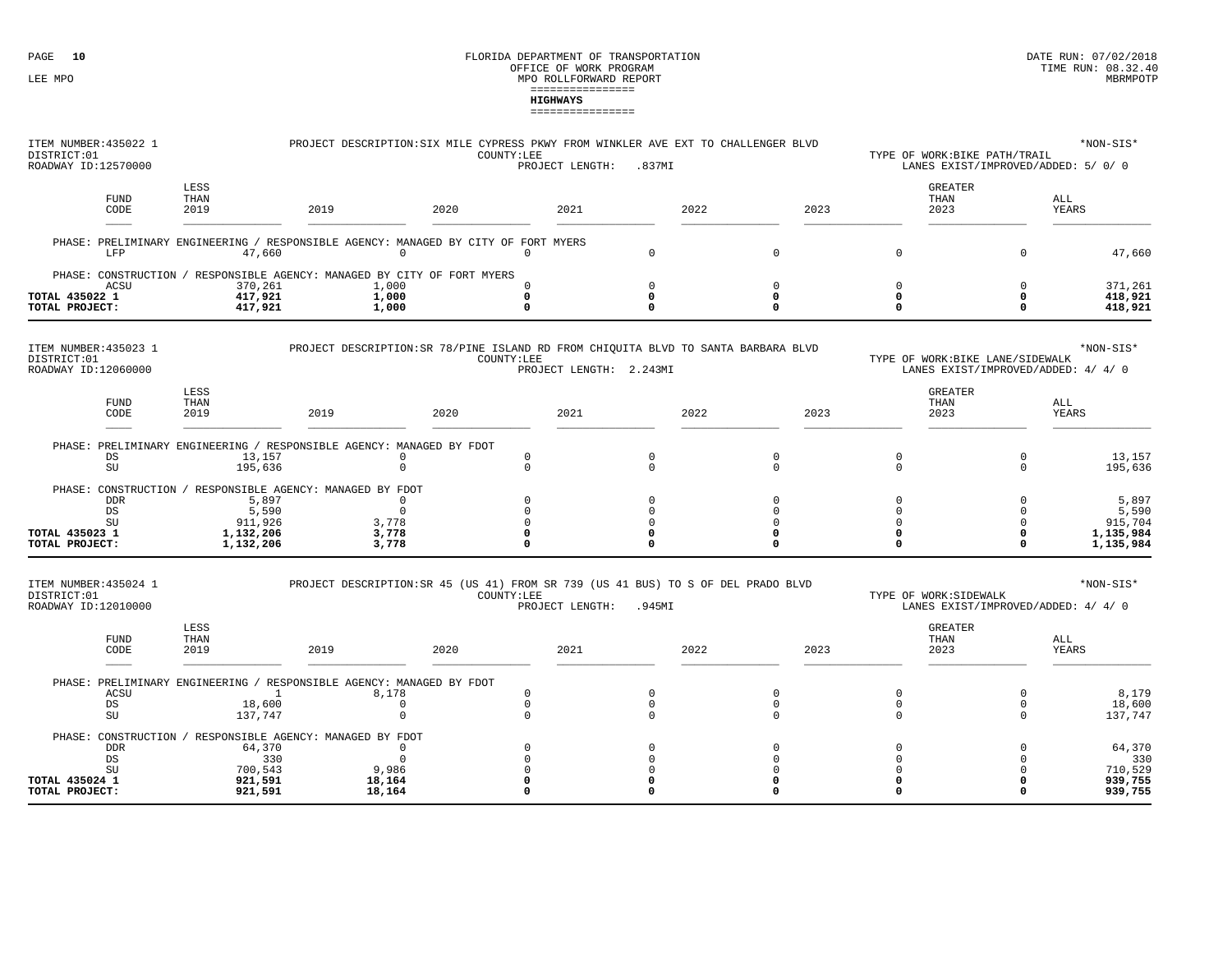| ITEM NUMBER: 435025 1<br>DISTRICT:01<br>ROADWAY ID:12010000                         |                                                                 | PROJECT DESCRIPTION: SR 45 (US 41) FROM N OF DEL PRADO BLVD TO TARA BLVD                                                 | COUNTY:LEE                                                                 | PROJECT LENGTH: 1.552MI |                                                                  |                                                                      |                                                                        | TYPE OF WORK: SIDEWALK<br>LANES EXIST/IMPROVED/ADDED: 4/ 4/ 0              | *NON-SIS*                                                       |
|-------------------------------------------------------------------------------------|-----------------------------------------------------------------|--------------------------------------------------------------------------------------------------------------------------|----------------------------------------------------------------------------|-------------------------|------------------------------------------------------------------|----------------------------------------------------------------------|------------------------------------------------------------------------|----------------------------------------------------------------------------|-----------------------------------------------------------------|
| <b>FUND</b><br>CODE                                                                 | LESS<br>THAN<br>2019                                            | 2019                                                                                                                     | 2020                                                                       | 2021                    | 2022                                                             | 2023                                                                 |                                                                        | <b>GREATER</b><br>THAN<br>2023                                             | ALL<br>YEARS                                                    |
| ACSU<br>DS<br>$\operatorname{SU}$                                                   | $\mathbf{1}$<br>13,054<br>177,611                               | PHASE: PRELIMINARY ENGINEERING / RESPONSIBLE AGENCY: MANAGED BY FDOT<br>16,517<br>$\mathbf{0}$<br>$\mathsf 0$            | $\mathbf 0$<br>$\mathbf 0$<br>$\mathbf 0$                                  |                         | $\mathbf 0$<br>$\mathbf 0$<br>$\Omega$                           | $\Omega$<br>$\mathbf 0$<br>$\mathbf 0$                               | $\mathbf 0$<br>$\mathbf 0$<br>0                                        | $\Omega$<br>$\mathbf 0$<br>$\Omega$                                        | 16,518<br>13,054<br>177,611                                     |
| ACSU<br><b>DDR</b><br>DS<br>$\operatorname{SU}$<br>TOTAL 435025 1<br>TOTAL PROJECT: | 21,362<br>303,036<br>2,347<br>908,557<br>1,425,968<br>1,425,968 | PHASE: CONSTRUCTION / RESPONSIBLE AGENCY: MANAGED BY FDOT<br>23,061<br>$\mathbf{0}$<br>$\circ$<br>58<br>39,636<br>39,636 | $\Omega$<br>$\Omega$<br>$\Omega$<br>$\mathbf 0$<br>$\mathbf 0$<br>$\Omega$ |                         | $\Omega$<br>$\mathbf 0$<br>$\Omega$<br>$\Omega$<br>0<br>$\Omega$ | $\Omega$<br>$\Omega$<br>$\Omega$<br>$\Omega$<br>$\Omega$<br>$\Omega$ | $\Omega$<br>$\mathbf 0$<br>$\mathbf 0$<br>$\mathbf 0$<br>0<br>$\Omega$ | $\Omega$<br>$\mathbf 0$<br>$\Omega$<br>$\Omega$<br>$\mathbf 0$<br>$\Omega$ | 44,423<br>303,036<br>2,347<br>908,615<br>1,465,604<br>1,465,604 |
| ITEM NUMBER: 438008 1<br>DISTRICT:01<br>ROADWAY ID:12070000                         |                                                                 | PROJECT DESCRIPTION: SR 82 FROM ROCKFILL RD TO ORTIZ AVE                                                                 | COUNTY:LEE                                                                 | PROJECT LENGTH: 1.205MI |                                                                  |                                                                      |                                                                        | TYPE OF WORK:RESURFACING<br>LANES EXIST/IMPROVED/ADDED: 6/ 4/ 0            | *SIS*                                                           |
| <b>FUND</b><br>CODE                                                                 | LESS<br>THAN<br>2019                                            | 2019                                                                                                                     | 2020                                                                       | 2021                    | 2022                                                             | 2023                                                                 |                                                                        | <b>GREATER</b><br>THAN<br>2023                                             | ALL<br>YEARS                                                    |
| DC<br>DIH                                                                           | 1,435<br>64,169                                                 | PHASE: PRELIMINARY ENGINEERING / RESPONSIBLE AGENCY: MANAGED BY FDOT<br>$\circ$<br>24,119                                | $\mathbf 0$<br>$\mathbf 0$                                                 |                         | $\mathbf 0$<br>$\mathbf 0$                                       | $\Omega$<br>$\mathbf 0$                                              | $\Omega$<br>$\mathbf 0$                                                | $\Omega$<br>$\mathbf 0$                                                    | 1,435<br>88,288                                                 |
| DS<br><b>DDR</b><br>DIH<br>DS                                                       | 15,569<br>$\circ$<br>$\Omega$<br>618                            | $\mathbf 0$<br>PHASE: CONSTRUCTION / RESPONSIBLE AGENCY: MANAGED BY FDOT<br>2,517,030<br>51,400<br>$\mathbf{0}$          | $\mathbf 0$<br>$\Omega$<br>$\mathbf 0$<br>$\mathbf 0$                      |                         | $\mathbf 0$<br>$\mathbf 0$<br>$\Omega$<br>$\mathbf 0$            | $\mathbf 0$<br>$\mathbf 0$<br>$\Omega$<br>$\mathbf 0$                | $\mathbf 0$<br>$\mathsf{O}$<br>$\mathbf 0$<br>0                        | $\Omega$<br>$\mathbf 0$<br>$\Omega$<br>$\mathbf 0$                         | 15,569<br>2,517,030<br>51,400<br>618                            |
| <b>DDR</b><br>TOTAL 438008 1<br>TOTAL PROJECT:                                      | $\circ$<br>81,791<br>81,791                                     | PHASE: ENVIRONMENTAL / RESPONSIBLE AGENCY: MANAGED BY FDOT<br>25,000<br>2,617,549<br>2,617,549                           | $\mathbf 0$<br>$\mathbf 0$<br>$\mathbf 0$                                  |                         | $\mathsf 0$<br>$\mathbf 0$<br>$\Omega$                           | $\mathbf 0$<br>0<br>$\Omega$                                         | $\mathsf{O}$<br>0<br>0                                                 | $\overline{0}$<br>$\mathbf 0$<br>0                                         | 25,000<br>2,699,340<br>2,699,340                                |
| ITEM NUMBER: 438100 1<br>DISTRICT:01<br>ROADWAY ID:12000000                         |                                                                 | PROJECT DESCRIPTION: SW 20TH AVE FROM VETERANS PKWY TO 1900' SOUTH OF TRAFALGAR PKWY                                     | COUNTY:LEE                                                                 | PROJECT LENGTH:         | $.001$ MI                                                        |                                                                      |                                                                        | TYPE OF WORK: SIDEWALK<br>LANES EXIST/IMPROVED/ADDED: 0/ 0/ 0              | *NON-SIS*                                                       |
| <b>FUND</b><br>CODE                                                                 | LESS<br>THAN<br>2019                                            | 2019                                                                                                                     | 2020                                                                       | 2021                    | 2022                                                             | 2023                                                                 |                                                                        | <b>GREATER</b><br>THAN<br>2023                                             | ALL<br>YEARS                                                    |
| ACSU<br>SR2S<br>SU                                                                  | 125,035<br>192,692<br>1,016                                     | PHASE: CONSTRUCTION / RESPONSIBLE AGENCY: MANAGED BY CITY OF CAPE CORAL<br>$^{\circ}$<br>$\mathbf 0$<br>$\mathbb O$      | $\Omega$<br>$\mathbf 0$<br>$\mathbb O$                                     |                         | $\Omega$<br>$\mathbf 0$<br>$\mathbf 0$                           | $\Omega$<br>$\mathbf 0$<br>$\mathbb O$                               | $\mathbf 0$<br>0<br>$\mathsf{O}$                                       | $\mathbf 0$<br>$\mathbb O$<br>$\mathbf 0$                                  | 125,035<br>192,692<br>1,016                                     |
| ACSU<br>TOTAL 438100 1<br>TOTAL PROJECT:                                            | $\circ$<br>318,743<br>318,743                                   | PHASE: CONSTRUCTION / RESPONSIBLE AGENCY: MANAGED BY FDOT<br>991<br>991<br>991                                           | $\Omega$<br>$\mathbf 0$<br>$\mathbf 0$                                     |                         | $\Omega$<br>$\Omega$<br>0                                        | $\Omega$<br>$\Omega$<br>$\Omega$                                     | <sup>0</sup><br>0<br>0                                                 | $\Omega$<br>$\Omega$<br>$\Omega$                                           | 991<br>319,734<br>319,734                                       |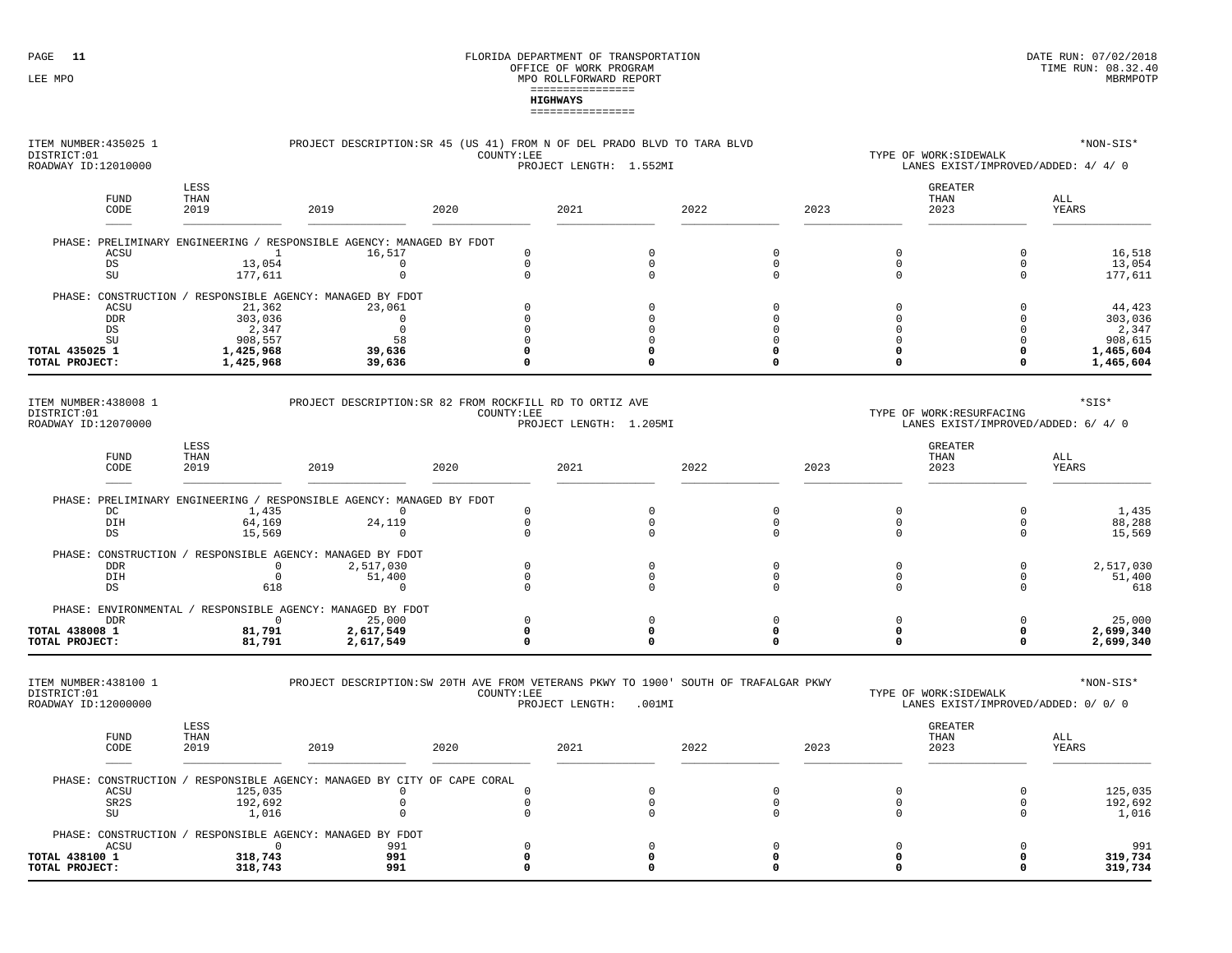| ITEM NUMBER: 438373 1<br>DISTRICT:01                        |                                                                                                                       | PROJECT DESCRIPTION: GUNNERY ROAD AT 8TH STREET SOUTHWEST                 |      | COUNTY:LEE                          |                                                                   |      |                                                      |      |                                        | TYPE OF WORK: INTERSECTION IMPROVEMENT                                        | *NON-SIS*                                       |
|-------------------------------------------------------------|-----------------------------------------------------------------------------------------------------------------------|---------------------------------------------------------------------------|------|-------------------------------------|-------------------------------------------------------------------|------|------------------------------------------------------|------|----------------------------------------|-------------------------------------------------------------------------------|-------------------------------------------------|
| ROADWAY ID:12000000                                         |                                                                                                                       |                                                                           |      | PROJECT LENGTH:                     | .008MI                                                            |      |                                                      |      |                                        | LANES EXIST/IMPROVED/ADDED: 0/ 0/ 0                                           |                                                 |
| <b>FUND</b><br>CODE                                         | LESS<br>THAN<br>2019                                                                                                  | 2019                                                                      | 2020 | 2021                                |                                                                   | 2022 |                                                      | 2023 |                                        | <b>GREATER</b><br>THAN<br>2023                                                | ALL<br>YEARS                                    |
| HSP<br>SA<br>TOTAL 438373 1<br>TOTAL PROJECT:               | PHASE: CONSTRUCTION / RESPONSIBLE AGENCY: MANAGED BY LEE CNTY BOCC<br>1,224,819<br>$\Omega$<br>1,224,819<br>1,224,819 | 0<br>1,000<br>1,000<br>1,000                                              |      | $\Omega$<br>$\mathbf 0$<br>0<br>0   | $\Omega$<br>$\mathbf 0$<br>$\mathbf 0$<br>$\mathbf 0$             |      | $\Omega$<br>0<br>0<br>0                              |      | $\mathsf{O}$<br>$\mathbf 0$<br>0<br>0  | $\Omega$<br>$\Omega$<br>0<br>0                                                | 1,224,819<br>1,000<br>1,225,819<br>1,225,819    |
| ITEM NUMBER: 438375 1<br>DISTRICT:01<br>ROADWAY ID:12000000 |                                                                                                                       | PROJECT DESCRIPTION: COLLEGE PARKWAY AT WHISKEY CREEK DRIVE - OFF SYSTEM  |      | COUNTY:LEE<br>PROJECT LENGTH:       | .100MT                                                            |      |                                                      |      |                                        | TYPE OF WORK: INTERSECTION IMPROVEMENT<br>LANES EXIST/IMPROVED/ADDED: 0/ 0/ 0 | *NON-SIS*                                       |
| <b>FUND</b><br>CODE                                         | LESS<br>THAN<br>2019                                                                                                  | 2019                                                                      | 2020 | 2021                                |                                                                   | 2022 |                                                      | 2023 |                                        | <b>GREATER</b><br>THAN<br>2023                                                | ALL<br>YEARS                                    |
| HSP<br>SA<br>TOTAL 438375 1<br>TOTAL PROJECT:               | PHASE: CONSTRUCTION / RESPONSIBLE AGENCY: MANAGED BY LEE CNTY BOCC<br>0<br>$\mathbf 0$<br>$\mathbf 0$<br>$\mathbf 0$  | 576,044<br>1,000<br>577,044<br>577,044                                    |      | $\mathbf 0$<br>$\Omega$<br>0<br>0   | $\circ$<br>$\mathbf 0$<br>$\mathbf 0$<br>$\Omega$                 |      | $\mathbf 0$<br>$\Omega$<br>$\Omega$<br>$\mathbf 0$   |      | 0<br>$\mathbf 0$<br>0<br>0             | $\mathbf 0$<br>$\Omega$<br>$\mathbf 0$<br>0                                   | 576,044<br>1,000<br>577,044<br>577,044          |
| ITEM NUMBER: 440119 1<br>DISTRICT:01<br>ROADWAY ID:12040000 |                                                                                                                       | PROJECT DESCRIPTION: MCGREGOR BLVD (SR867) INTERSECTION LIGHTING RETROFIT |      | COUNTY:LEE                          | PROJECT LENGTH: 3.081MI                                           |      |                                                      |      |                                        | TYPE OF WORK:LIGHTING<br>LANES EXIST/IMPROVED/ADDED: 2/ 2/ 0                  | *NON-SIS*                                       |
| <b>FUND</b><br>CODE                                         | LESS<br>THAN<br>2019                                                                                                  | 2019                                                                      | 2020 | 2021                                |                                                                   | 2022 |                                                      | 2023 |                                        | <b>GREATER</b><br>THAN<br>2023                                                | ALL<br>YEARS                                    |
| DS<br>HSP                                                   | PHASE: PRELIMINARY ENGINEERING / RESPONSIBLE AGENCY: MANAGED BY FDOT<br>22,743<br>$\mathbf 0$                         | $^{\circ}$<br>10,000                                                      |      | $\mathbf 0$<br>$\mathbf 0$          | $\mathsf 0$<br>$\mathbf{0}$                                       |      | $\Omega$<br>$\Omega$                                 |      | $\mathsf{O}$<br>$\mathbf 0$            | $\Omega$<br>0                                                                 | 22,743<br>10,000                                |
| <b>DDR</b><br>DS<br>HSP<br>TOTAL 440119 1<br>TOTAL PROJECT: | PHASE: CONSTRUCTION / RESPONSIBLE AGENCY: MANAGED BY FDOT<br>6,094<br>1,364<br>199,828<br>230,029<br>230,029          | $\overline{0}$<br>0<br>23,781<br>33,781<br>33,781                         |      | $\Omega$<br>0<br>$\Omega$<br>0<br>0 | $\overline{0}$<br>0<br>$\mathbf 0$<br>$\mathbf 0$<br>$\mathbf{o}$ |      | $\Omega$<br>0<br>$\Omega$<br>$\Omega$<br>$\mathbf 0$ |      | $\mathbf 0$<br>0<br>$\Omega$<br>0<br>0 | $\Omega$<br>$\Omega$<br>$\Omega$<br>$\Omega$<br>0                             | 6,094<br>1,364<br>223,609<br>263,810<br>263,810 |
| ITEM NUMBER: 440161 1<br>DISTRICT:01<br>ROADWAY ID:12000000 |                                                                                                                       | PROJECT DESCRIPTION: TANGLEWOOD ELEMENTARY - SRTS                         |      | COUNTY:LEE<br>PROJECT LENGTH:       | .734MI                                                            |      |                                                      |      |                                        | TYPE OF WORK: SIDEWALK<br>LANES EXIST/IMPROVED/ADDED: 0/ 0/ 0                 | *NON-SIS*                                       |
| <b>FUND</b><br>CODE                                         | LESS<br>THAN<br>2019                                                                                                  | 2019                                                                      | 2020 | 2021                                |                                                                   | 2022 |                                                      | 2023 |                                        | GREATER<br>THAN<br>2023                                                       | ALL<br>YEARS                                    |
| SR <sub>2</sub> T                                           | PHASE: PRELIMINARY ENGINEERING / RESPONSIBLE AGENCY: MANAGED BY FDOT<br>146,366                                       | 80,165                                                                    |      | $\mathbf 0$                         | $\circ$                                                           |      | $\mathbf 0$                                          |      | 0                                      | 0                                                                             | 226,531                                         |
| SR <sub>2</sub> S                                           | PHASE: CONSTRUCTION / RESPONSIBLE AGENCY: MANAGED BY FDOT<br>105,356                                                  | $\mathbf{0}$                                                              |      | $\Omega$                            | $\Omega$                                                          |      | $\Omega$                                             |      | $\mathbf 0$                            | $\Omega$                                                                      | 105,356                                         |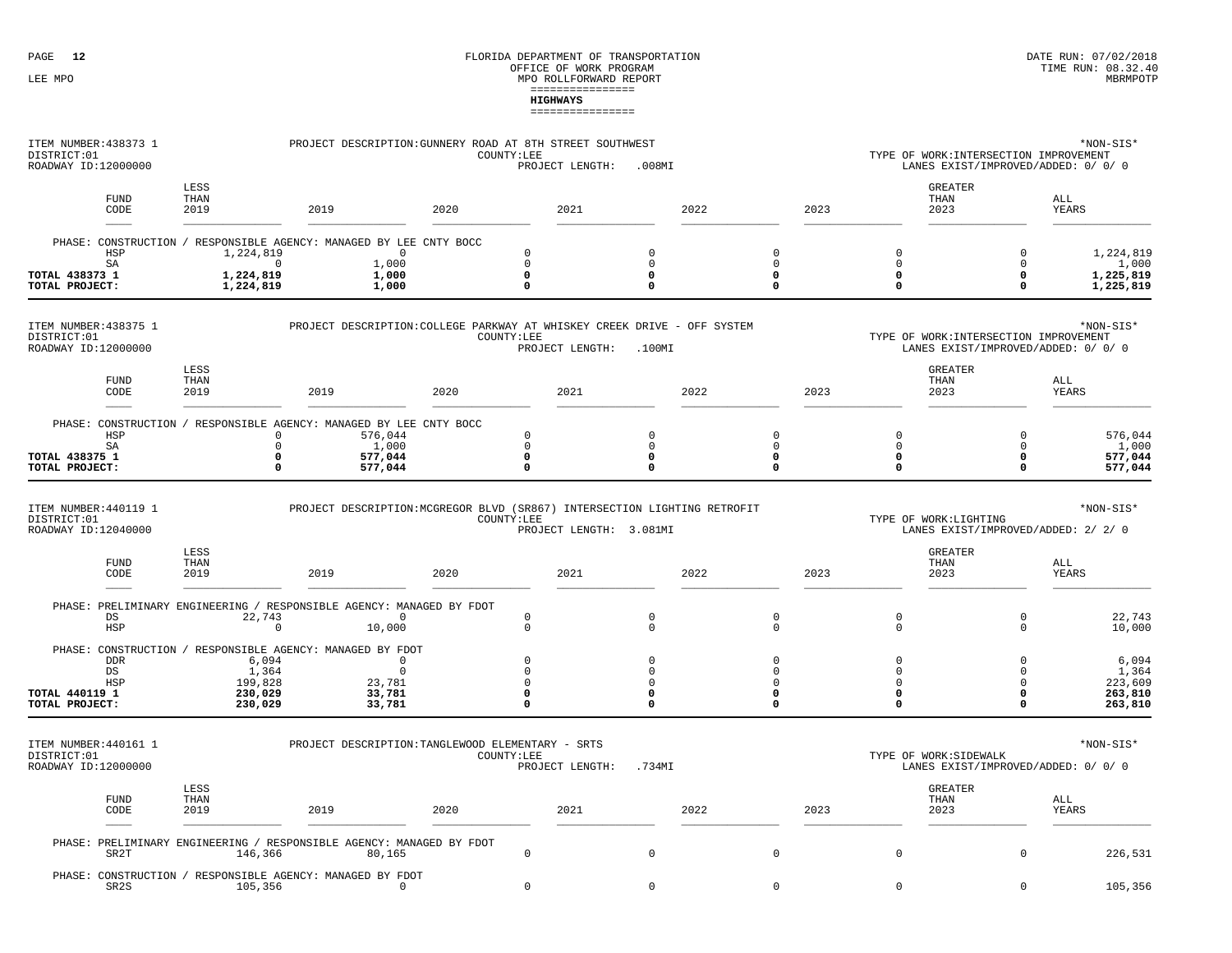| PAGE<br>13<br>LEE MPO                                                     |                                                  |                                                                                                                   |                                                           | OFFICE OF WORK PROGRAM<br>MPO ROLLFORWARD REPORT        | FLORIDA DEPARTMENT OF TRANSPORTATION                    |      |                                                          |      |                                                                |                                                                                  |                                                          | DATE RUN: 07/02/2018<br>TIME RUN: 08.32.40<br>MBRMPOTP |
|---------------------------------------------------------------------------|--------------------------------------------------|-------------------------------------------------------------------------------------------------------------------|-----------------------------------------------------------|---------------------------------------------------------|---------------------------------------------------------|------|----------------------------------------------------------|------|----------------------------------------------------------------|----------------------------------------------------------------------------------|----------------------------------------------------------|--------------------------------------------------------|
|                                                                           |                                                  |                                                                                                                   |                                                           | ================<br><b>HIGHWAYS</b><br>---------------- |                                                         |      |                                                          |      |                                                                |                                                                                  |                                                          |                                                        |
| SR <sub>2</sub> T<br>TOTAL 440161 1<br>TOTAL PROJECT:                     | 174,035<br>425,757<br>425,757                    | 24,149<br>104,314<br>104,314                                                                                      | $\Omega$<br>0<br>0                                        |                                                         | $\mathbf 0$<br>0<br>0                                   |      | $\mathbf 0$<br>$\mathsf{o}\,$<br>$\Omega$                |      | $\mathsf 0$<br>$\mathbf 0$<br>$\mathbf 0$                      |                                                                                  | $\Omega$<br>$\mathbf 0$<br>$\mathbf{o}$                  | 198,184<br>530,071<br>530,071                          |
| ITEM NUMBER: 440162 1<br>DISTRICT:01<br>ROADWAY ID:12000000               |                                                  | PROJECT DESCRIPTION: MARINER MIDDLE - SRTS                                                                        | COUNTY: LEE                                               | PROJECT LENGTH:                                         | .506MI                                                  |      |                                                          |      |                                                                | TYPE OF WORK: SIDEWALK<br>LANES EXIST/IMPROVED/ADDED: 0/ 0/ 0                    |                                                          | *NON-SIS*                                              |
| <b>FUND</b><br>CODE                                                       | LESS<br>THAN<br>2019                             | 2019                                                                                                              | 2020                                                      | 2021                                                    |                                                         | 2022 |                                                          | 2023 |                                                                | <b>GREATER</b><br>THAN<br>2023                                                   | ALL                                                      | YEARS                                                  |
| SR2T                                                                      | 103,985                                          | PHASE: PRELIMINARY ENGINEERING / RESPONSIBLE AGENCY: MANAGED BY FDOT<br>186,683                                   | $\circ$                                                   |                                                         | $\mathsf 0$                                             |      | $\Omega$                                                 |      | $\overline{0}$                                                 |                                                                                  | $\Omega$                                                 | 290,668                                                |
| SR <sub>2</sub> S<br>SR <sub>2T</sub><br>TOTAL 440162 1<br>TOTAL PROJECT: | 253,590<br>62,790<br>420,365<br>420,365          | PHASE: CONSTRUCTION / RESPONSIBLE AGENCY: MANAGED BY FDOT<br>32,098<br>21,062<br>239,843<br>239,843               | $\mathbf 0$<br>$\mathbf{0}$<br>$\mathbf 0$<br>$\mathbf 0$ |                                                         | $\mathsf 0$<br>$\mathbf 0$<br>0<br>0                    |      | $\mathbf 0$<br>$\mathbf 0$<br>$\mathsf{o}\,$<br>$\Omega$ |      | $\mathsf 0$<br>$\mathbf 0$<br>$\mathbf 0$<br>$\Omega$          |                                                                                  | $\mathbf 0$<br>$\Omega$<br>$\mathbf 0$<br>$\Omega$       | 285,688<br>83,852<br>660,208<br>660,208                |
| ITEM NUMBER: 440378 1<br>DISTRICT:01<br>ROADWAY ID:12000000               |                                                  | PROJECT DESCRIPTION: LEE TOC OPS FUND COUNTY WIDE                                                                 | COUNTY: LEE                                               | PROJECT LENGTH:                                         | .001MT                                                  |      |                                                          |      |                                                                | TYPE OF WORK: OTHER ITS<br>LANES EXIST/IMPROVED/ADDED: 0/ 0/ 0                   |                                                          | *NON-SIS*                                              |
| <b>FUND</b><br>CODE                                                       | LESS<br>THAN<br>2019                             | 2019                                                                                                              | 2020                                                      | 2021                                                    |                                                         | 2022 |                                                          | 2023 |                                                                | <b>GREATER</b><br>THAN<br>2023                                                   | ALL                                                      | YEARS                                                  |
| PHASE: OPERATIONS<br><b>DDR</b><br>TOTAL 440378 1<br>TOTAL PROJECT:       | 0<br>$\mathsf{o}$<br>$\mathbf 0$                 | RESPONSIBLE AGENCY: MANAGED BY LEE COUNTY BOARD OF COUNTY COMM<br>513,000<br>513,000<br>513,000                   | 256,500<br>256,500<br>256,500                             |                                                         | 256,500<br>256,500<br>256,500                           |      | 256,500<br>256,500<br>256,500                            |      | 256,500<br>256,500<br>256,500                                  |                                                                                  | $\mathbf 0$<br>0<br>$\Omega$                             | 1,539,000<br>1,539,000<br>1,539,000                    |
| ITEM NUMBER: 440953 1<br>DISTRICT:01<br>ROADWAY ID:12011000               |                                                  | PROJECT DESCRIPTION: SR 739 (METRO PKWY) FROM S. OF WINKLER AVE TO HANSON ST                                      | COUNTY:LEE                                                |                                                         | PROJECT LENGTH: 1.264MI                                 |      |                                                          |      |                                                                | TYPE OF WORK: SIGNING / PAVEMENT MARKINGS<br>LANES EXIST/IMPROVED/ADDED: 4/ 0/ 0 |                                                          | *NON-SIS*                                              |
| <b>FUND</b><br>CODE                                                       | LESS<br>THAN<br>2019                             | 2019                                                                                                              | 2020                                                      | 2021                                                    |                                                         | 2022 |                                                          | 2023 |                                                                | <b>GREATER</b><br>THAN<br>2023                                                   | ALL                                                      | YEARS                                                  |
| DIH                                                                       | 2,416                                            | PHASE: PRELIMINARY ENGINEERING / RESPONSIBLE AGENCY: MANAGED BY FDOT<br>7,584                                     | $\circ$                                                   |                                                         | $\mathbf 0$                                             |      | $\Omega$                                                 |      | $\mathsf 0$                                                    |                                                                                  | $\Omega$                                                 | 10,000                                                 |
| <b>DDR</b><br>DIH<br>DS<br>TOTAL 440953 1<br>TOTAL PROJECT:               | 101,322<br>14,640<br>2,361<br>120,739<br>120,739 | PHASE: CONSTRUCTION / RESPONSIBLE AGENCY: MANAGED BY FDOT<br>$^{\circ}$<br>55,360<br>$\Omega$<br>62,944<br>62,944 | $\Omega$<br>$\mathbf{0}$<br>$\Omega$<br>0<br>$\Omega$     |                                                         | $\mathbf 0$<br>$\mathbf 0$<br>$\Omega$<br>0<br>$\Omega$ |      | $\Omega$<br>$\Omega$<br>$\Omega$<br>0<br>$\Omega$        |      | $\Omega$<br>$\mathbf 0$<br>$\Omega$<br>$\mathbf 0$<br>$\Omega$ |                                                                                  | $\Omega$<br>$\Omega$<br>$\Omega$<br>$\Omega$<br>$\Omega$ | 101,322<br>70,000<br>2,361<br>183,683<br>183,683       |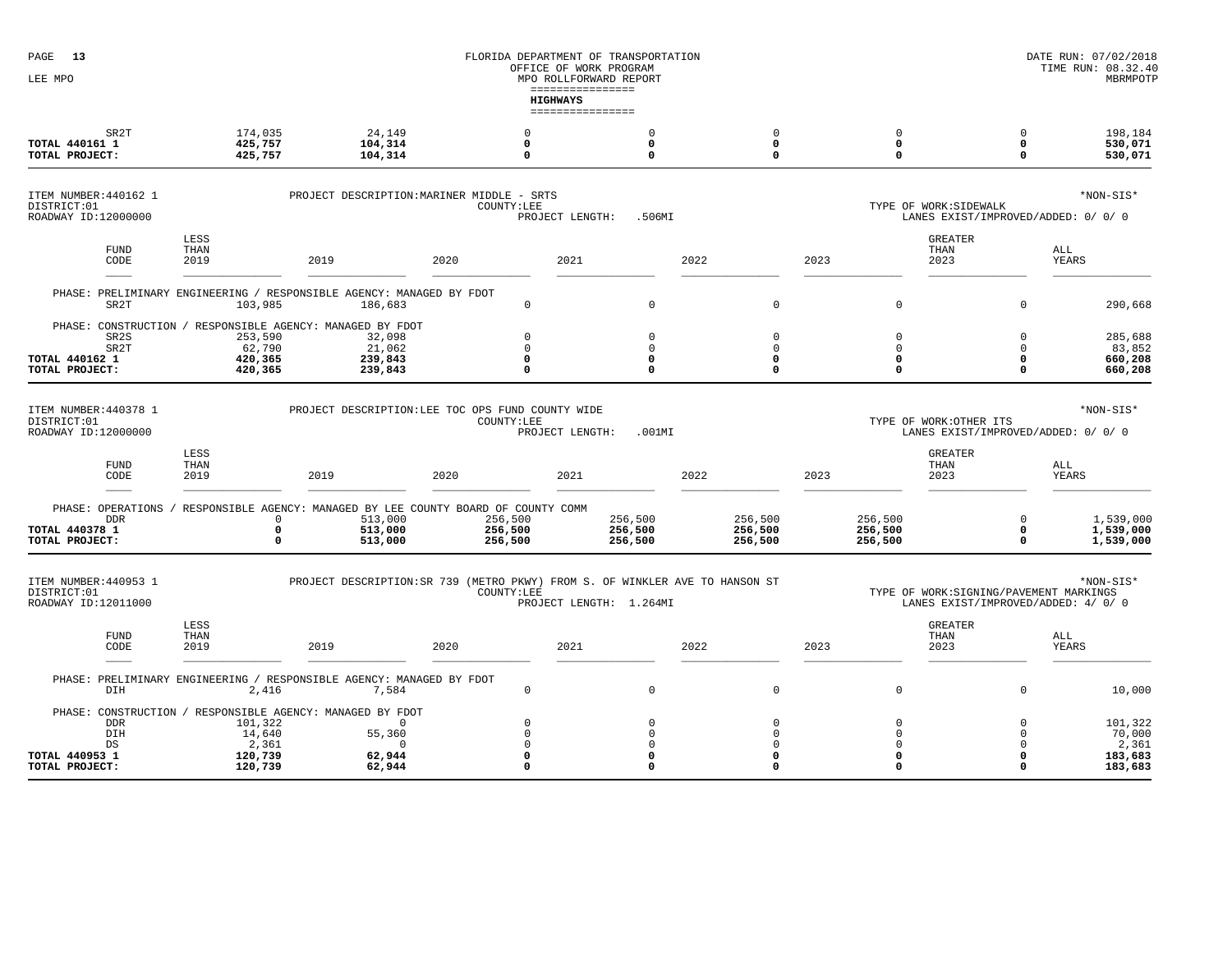#### FLORIDA DEPARTMENT OF TRANSPORTATION **EXECUTE OF TRANSPORTATION** DATE RUN: 07/02/2018 **DATE RUN: 08.32.40** OFFICE OF WORK PROGRAM LEE MPO  $\,$  MPO ROLLFORWARD REPORT  $\,$ ================**HIGHWAYS**================

#### ITEM NUMBER:441478 1 PROJECT DESCRIPTION:TRAFALGAR ELEMENTARY \*NON-SIS\* DISTRICT:01TYPE OF WORK: SIDEWALK EX DESC:CONSTRUCT SIDEWALK ON TRAFALGAR PARKWAY FROM SW 22ND CT. TO

|                      |                                                         |                                        |                                                   |                                                   | LANES EXIST/IMPROVED/ADDED: 0/ 0/ 0 |                         |              |  |
|----------------------|---------------------------------------------------------|----------------------------------------|---------------------------------------------------|---------------------------------------------------|-------------------------------------|-------------------------|--------------|--|
| LESS<br>THAN<br>2019 | 2019                                                    | 2020                                   | 2021                                              | 2022                                              | 2023                                | GREATER<br>THAN<br>2023 | ALL<br>YEARS |  |
|                      |                                                         |                                        |                                                   |                                                   |                                     |                         |              |  |
|                      |                                                         |                                        |                                                   |                                                   |                                     |                         | 1,000        |  |
|                      |                                                         |                                        |                                                   |                                                   |                                     |                         | 133,041      |  |
|                      |                                                         |                                        |                                                   |                                                   |                                     |                         |              |  |
|                      |                                                         |                                        |                                                   |                                                   |                                     |                         |              |  |
|                      |                                                         |                                        | 1,000                                             |                                                   |                                     |                         | 1,000        |  |
|                      |                                                         |                                        | 596,371                                           |                                                   |                                     |                         | 596,371      |  |
|                      | 1,000                                                   |                                        | 597,371                                           |                                                   |                                     |                         | 731,412      |  |
|                      | 1,000                                                   |                                        | 597,371                                           |                                                   |                                     |                         | 731,412      |  |
| FUND                 | PHASE: PRELIMINARY ENGINEERING /<br>PHASE: CONSTRUCTION | 1,000<br>133,041<br>133,041<br>133,041 | RESPONSIBLE AGENCY: MANAGED BY CITY OF CAPE CORAL | RESPONSIBLE AGENCY: MANAGED BY CITY OF CAPE CORAL |                                     |                         |              |  |

| ITEM NUMBER: 443288 1<br>DISTRICT:01<br>ROADWAY ID:12000000 |                      |      | PROJECT DESCRIPTION: HURRICANE IRMA - PERMANENT MAST ARM REPAIRS | COUNTY:LEE<br>PROJECT LENGTH: | $.001$ MI |      | TYPE OF WORK: EMERGENCY OPERATIONS<br>LANES EXIST/IMPROVED/ADDED: 0/ 0/ 0 | *NON-SIS* |                    |
|-------------------------------------------------------------|----------------------|------|------------------------------------------------------------------|-------------------------------|-----------|------|---------------------------------------------------------------------------|-----------|--------------------|
| FUND<br>CODE                                                | LESS<br>THAN<br>2019 | 2019 | 2020                                                             | 2021                          | 2022      | 2023 | GREATER<br>THAN<br>2023                                                   |           | ALL<br>YEARS       |
| PHASE: CONSTRUCTION<br>ACER                                 |                      |      | RESPONSIBLE AGENCY: RESPONSIBLE AGENCY NOT AVAILABLE<br>497,562  |                               |           |      |                                                                           |           | 497,562            |
| <b>TOTAL 443288 1</b><br>TOTAL PROJECT:                     |                      |      | 497,562<br>497,562                                               |                               |           |      |                                                                           |           | 497,562<br>497,562 |

| .000<br>ROADWAY ID:<br>PROJECT LENGTH:<br>LANES EXIST/IMPROVED/ADDED: 0/ 0/ 0                                                  |             |
|--------------------------------------------------------------------------------------------------------------------------------|-------------|
| LESS<br><b>GREATER</b><br>ALL<br>FUND<br>THAN<br>THAN<br>2023<br>2019<br>2022<br>2020<br>2021<br>2019<br>YEARS<br>2023<br>CODE |             |
| RESPONSIBLE AGENCY: RESPONSIBLE AGENCY NOT AVAILABLE<br>PHASE: MISCELLANEOUS /                                                 |             |
| 13,925<br>ACER                                                                                                                 | 13,925      |
| <b>TOTAL 443499 1</b><br>13,925                                                                                                | 13,925      |
| 13,925<br>TOTAL PROJECT:                                                                                                       | 13,925      |
| 256,500<br>882,348<br>200,304,963<br>6,723,871<br>10,671,822<br>24,794,808<br>TOTAL DIST: 01<br>55,538,576                     | 299,172,888 |
| 200,304,963<br>256,500<br>882,348<br>24,794,808<br>TOTAL HIGHWAYS<br>55,538,576<br>10,671,822<br>6,723,871                     | 299,172,888 |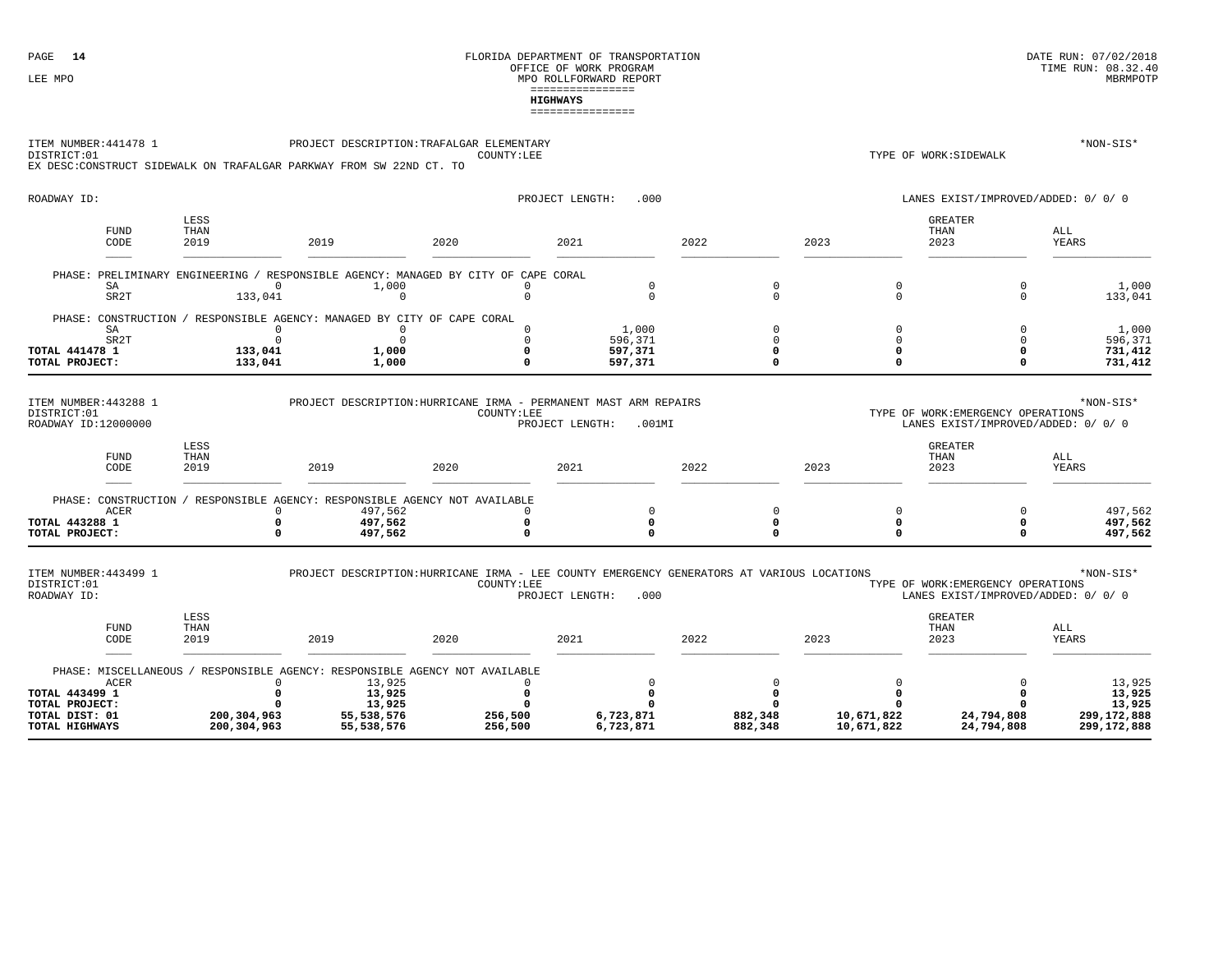| ITEM NUMBER: 441897 1<br>DISTRICT:01<br>ROADWAY ID: |                     |                      |                                           | PROJECT DESCRIPTION: LEE TRAN BUS PURCHASE<br>COUNTY:LEE<br>PROJECT LENGTH:<br>.000 |      |  |      |      |                         | *NON-SIS*<br>TYPE OF WORK: CAPITAL FOR FIXED ROUTE<br>LANES EXIST/IMPROVED/ADDED: 0/ 0/ 0 |  |  |
|-----------------------------------------------------|---------------------|----------------------|-------------------------------------------|-------------------------------------------------------------------------------------|------|--|------|------|-------------------------|-------------------------------------------------------------------------------------------|--|--|
|                                                     | <b>FUND</b><br>CODE | LESS<br>THAN<br>2019 | 2019                                      | 2020                                                                                | 2021 |  | 2022 | 2023 | GREATER<br>THAN<br>2023 | ALL<br>YEARS                                                                              |  |  |
|                                                     | PHASE: CAPITAL /    |                      | RESPONSIBLE AGENCY: MANAGED BY LEE COUNTY |                                                                                     |      |  |      |      |                         |                                                                                           |  |  |
|                                                     | FTAT                |                      | 1,500,000                                 |                                                                                     |      |  |      |      |                         | 1,500,000                                                                                 |  |  |
|                                                     |                     |                      | 1,500,000                                 |                                                                                     |      |  |      |      |                         | 1,500,000                                                                                 |  |  |
| TOTAL 441897 1                                      |                     |                      | 3,000,000                                 |                                                                                     |      |  |      |      |                         | 3,000,000                                                                                 |  |  |
| TOTAL PROJECT:                                      |                     |                      | 3,000,000                                 |                                                                                     |      |  |      |      |                         | 3,000,000                                                                                 |  |  |
| TOTAL DIST: 01                                      |                     |                      | 3,000,000                                 |                                                                                     |      |  |      |      |                         | 3,000,000                                                                                 |  |  |
| TOTAL TRANSIT                                       |                     |                      | 3,000,000                                 |                                                                                     |      |  |      |      |                         | 3,000,000                                                                                 |  |  |